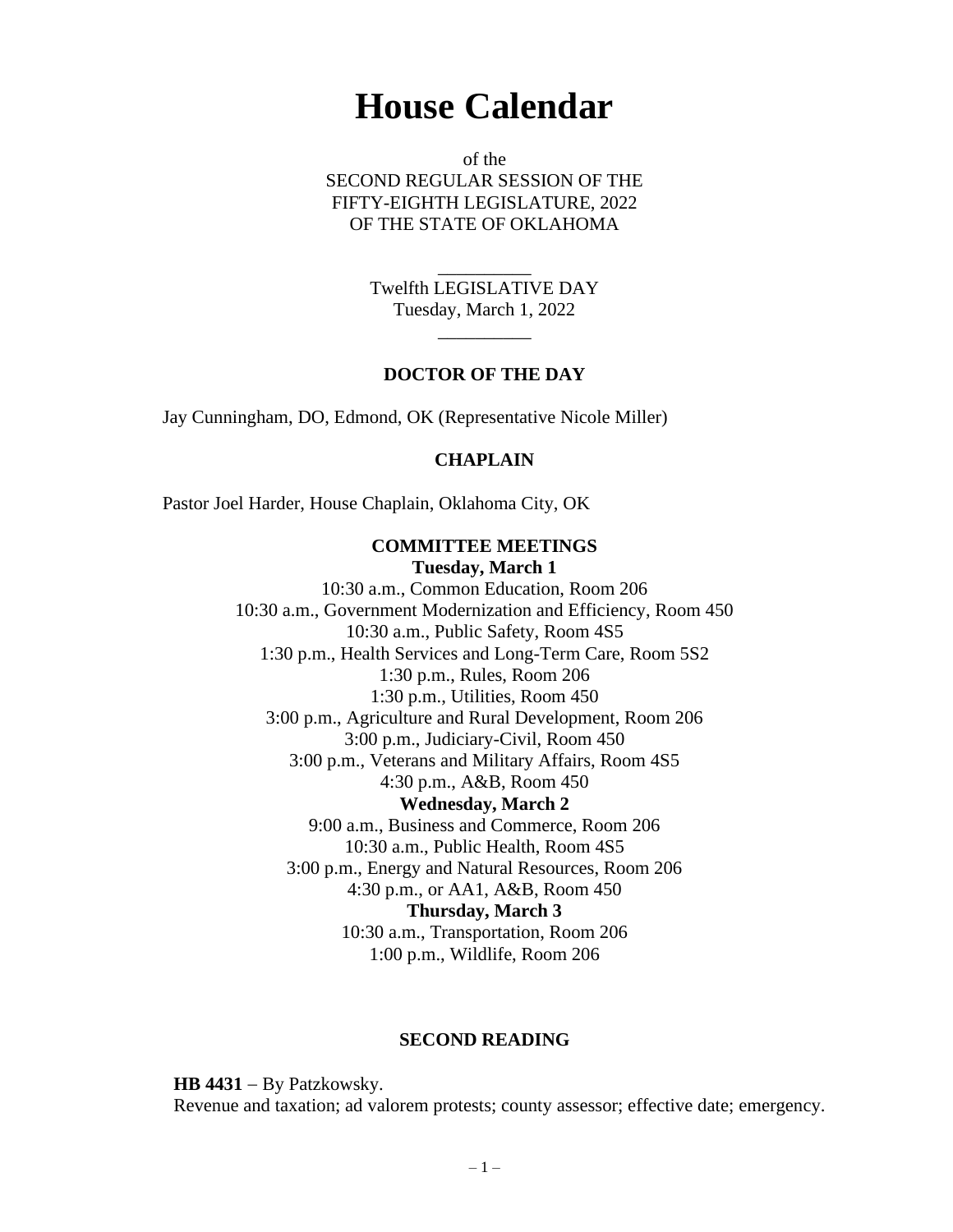#### **HB 4432** − By Patzkowsky.

Medical marijuana; requiring medical marijuana commercial grower licensees to display outdoor signage; effective date.

#### **HB 4433** − By Patzkowsky.

Waters and water rights; requiring Oklahoma Water Resources Board make certain determination before allowing certain permits; effective date.

#### **HB 4434** − By Patzkowsky.

Corporation Commission; Oklahoma Corporation Commission Act of 2022; effective date.

**HB 4435** − By Patzkowsky.

Officers; creating the Officers Reform Act of 2022; effective date.

**HB 4436** − By Patzkowsky.

Corporation Commission; Oklahoma Corporation Commission Act of 2022; effective date.

**HB 4437** − By Patzkowsky.

Corporation Commission; Oklahoma Corporation Commission Act of 2022; effective date.

**HB 4438** − By Patzkowsky.

Corporation Commission; Oklahoma Corporation Commission Act of 2022; effective date.

**HB 4439** − By Patzkowsky.

Corporation Commission; Oklahoma Corporation Commission Act of 2022; effective date.

**HB 4440** − By Patzkowsky. Transportation; creating the Transportation Reform Act; effective date.

**HB 4441** − By Patzkowsky. Agriculture; Oklahoma Agriculture Act of 2022; effective date.

**HB 4442** − By Patzkowsky. Eminent domain; Oklahoma Eminent Domain Act of 2022; effective date.

**HB 4443** − By Patzkowsky.

Counties and county officers; Oklahoma Counties and County Officers Act of 2022; effective date.

**HB 4444** − By Patzkowsky. Cities and towns; Oklahoma Cities and Towns Act of 2022; effective date.

**HB 4445** − By Patzkowsky.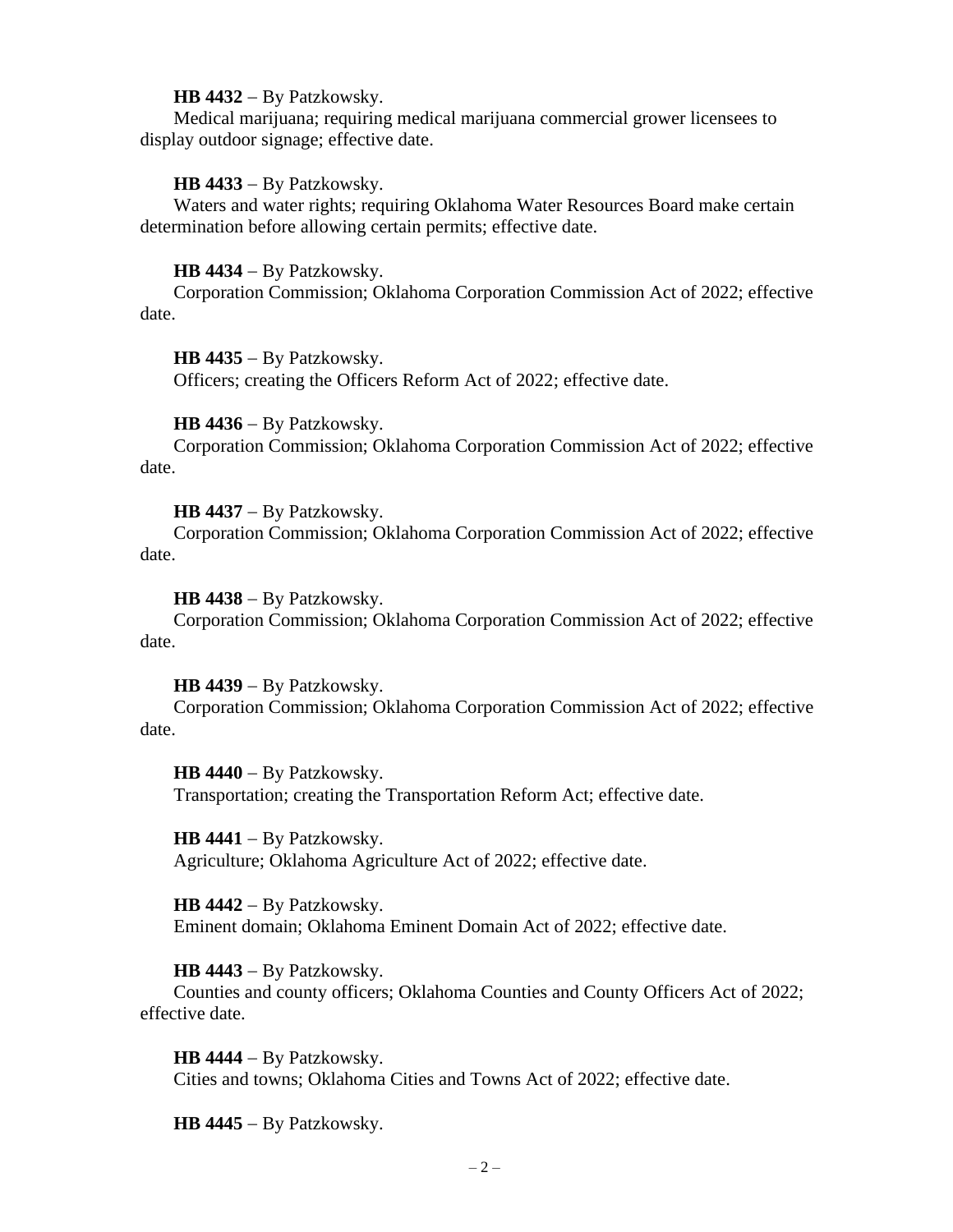Oil and gas; Oklahoma Oil and Gas Act of 2022; effective date.

## **HB 4446** − By Patzkowsky.

Corporation Commission; Oklahoma Corporation Commission Act of 2022; effective date.

**HB 4447** − By Patzkowsky. Schools; creating the State Schools Act; effective date.

# **HB 4448** − By Patzkowsky.

Waters and water rights; creating the Waters and Water Rights Modernization Act; effective date.

# **HJR 1045** − By McEntire.

Joint Resolution; privatized managed care organizations; state-based managed care system.

**SB 1096** − By Bergstrom et. al. of the Senate and Hasenbeck of the House. Hospitals; allowing presence of certain spiritual or religious leader. Emergency.

**SB 1099** − By Bergstrom of the Senate and Humphrey of the House.

Prisons; authorizing certain retention of correctional peace officer status. Effective date.

**SB 1108** − By Bergstrom of the Senate and Hasenbeck of the House. School finances; adding items to be reviewed by School Finance Review Commission. Effective date. Emergency.

**SB 1112** − By Pemberton et. al. of the Senate and Dills of the House. Student transfers; allowing the child of a support employee to transfer to employing district. Effective date. Emergency.

**SB 1134** − By Rosino of the Senate and Lawson of the House.

State Medicaid program; repealing certain residency requirement for home and community-based services. Emergency.

**SB 1138** − By Pemberton of the Senate and Pae et. al. of the House. Schools; modifying provisions of the School Safety and Bullying Prevention Act. Effective date. Emergency.

**SB 1143** − By Montgomery of the Senate and Wallace of the House. Insurance; raising the maximum percentage of certain investments. Emergency.

**SB 1146** − By Hicks of the Senate and Boatman of the House.

State employees; increasing maximum number of full-time-equivalent employees for certain board. Effective date. Emergency.

**SB 1168** − By Rosino of the Senate and Kannady of the House.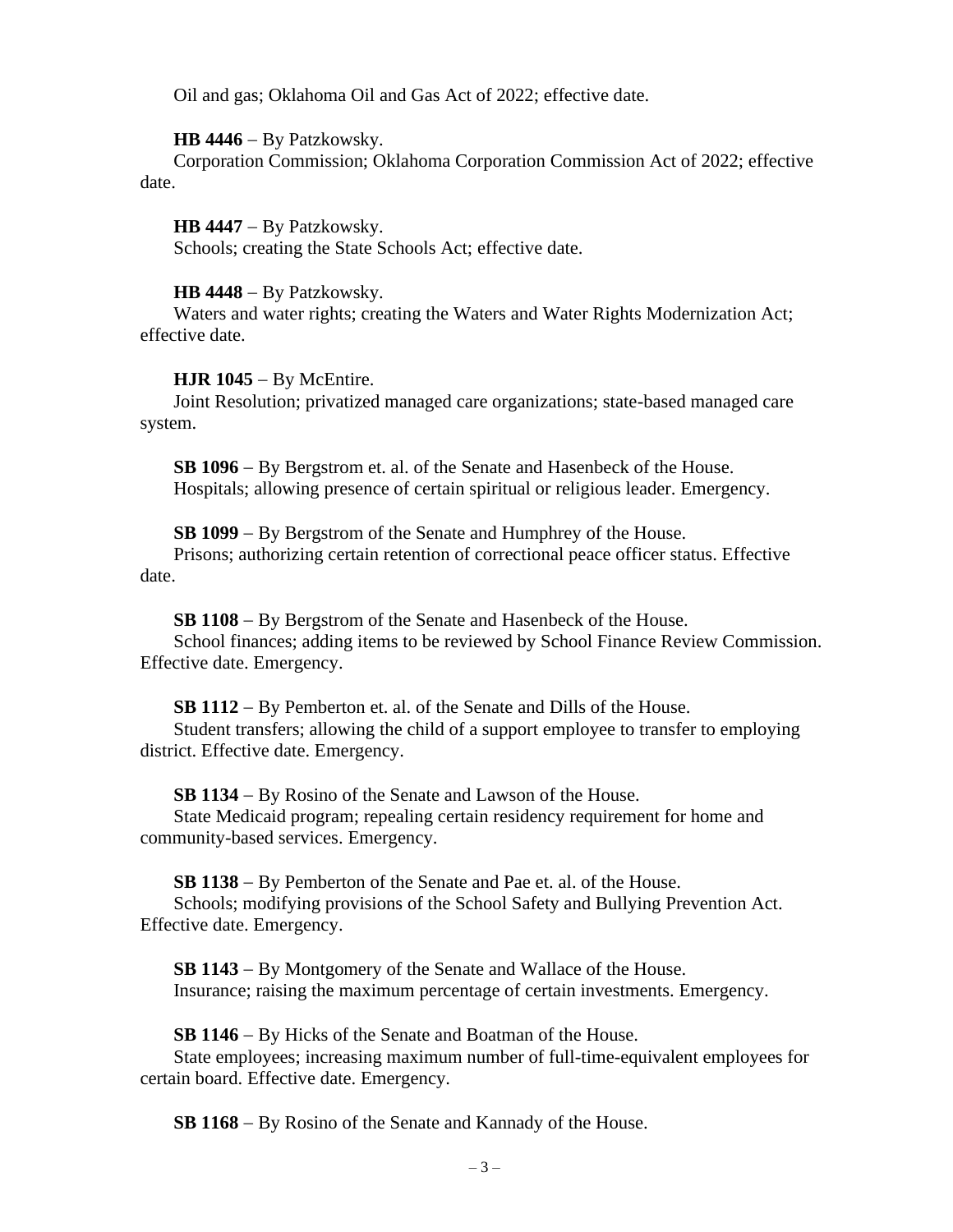Property; authorizing use of certain contingency for real estate contracts. Effective date.

**SB 1173** − By Weaver of the Senate and Hardin (David) of the House. Sheriffs; modifying location for certain conference. Effective date.

**SB 1175** − By Rader of the Senate and Pae of the House.

School personnel; directing boards of education that adopt certain policy to submit policy to the State Department of Education. Effective date. Emergency.

**SB 1179** − By Simpson of the Senate and Hardin (Tommy) of the House.

Commissions and hospitals; modifying training programs; clarifying certain periods for reimbursements; updating statutory language. Emergency.

**SB 1203** − By Stanley of the Senate and Roe of the House.

Public health; creating Courtney's Law; requiring provision of certain information about chromosomal disorders. Effective date.

**SB 1244** − By Quinn of the Senate and Sneed of the House.

Insurance; requiring health benefit plans incorporate enacted measure into renewed or issued plans on or after effective date. Effective date.

**SB 1253** − By Dugger et. al. of the Senate and Kendrix of the House. Accounting; providing definition for examination. Effective date.

**SB 1259** − By Garvin of the Senate and Roe of the House.

Hospitals; allowing certain patients to have specified professionals present; exempting certain professionals from certain policies. Effective date.

**SB 1269** − By Simpson of the Senate and Hardin (Tommy) of the House. Military Department; allowing Military Department to purchase IT equipment without approval from OMES. Effective date.

**SB 1271** − By Floyd of the Senate and Stinson of the House. Dispute Resolution Act; clarifying information not subject to disclosure. Effective date.

**SB 1277** − By Taylor of the Senate and Dobrinski of the House.

Corporation Commission; allowing documents prepared by Office of Attorney General to be used as evidence. Effective date.

**SB 1284** − By Stanley of the Senate and Baker of the House.

Higher education; repealing language creating the dyslexia teacher training pilot program. Effective date.

**SB 1286** − By Stanley of the Senate and Miller of the House.

Child care; broadening certain exemption from the Child Care Facilities Licensing Act. Emergency.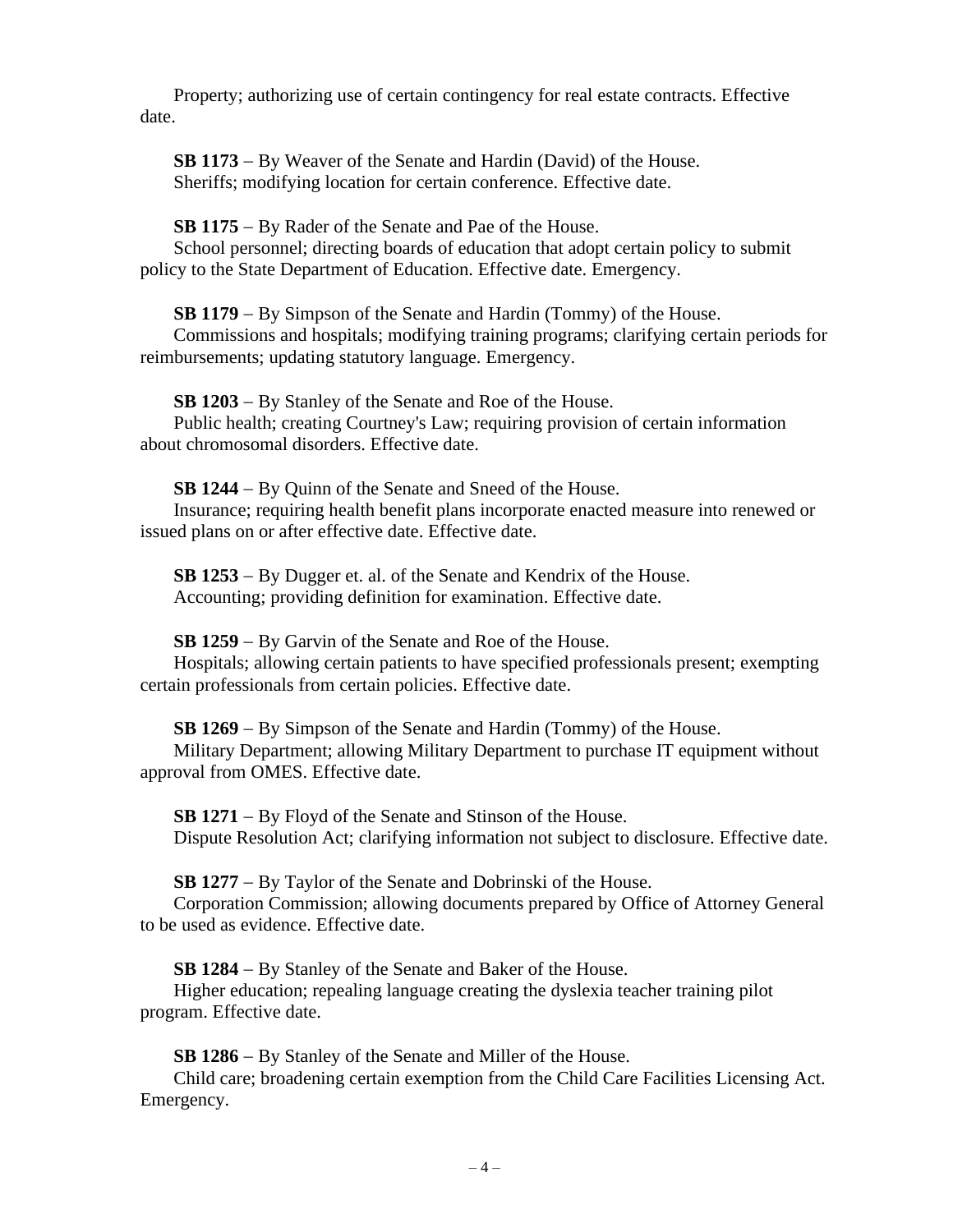**SB 1297** − By Stanley of the Senate and Stinson of the House.

Oklahoma Accountancy Act; creating revolving fund; authorizing student scholarship and grant program. Effective date.

**SB 1298** − By Rader of the Senate and Pfeiffer of the House. Oklahoma Open Meeting Act; authorizing certain executive session and videoconferencing for Tax Commission. Effective date.

**SB 1300** − By Rader of the Senate and Pfeiffer of the House.

License plates; requiring Oklahoma Tax Commission to send certain renewal notification by email. Effective date.

**SB 1301** − By Rader of the Senate and Pfeiffer of the House. Sales tax; requiring certain exempt individuals to apply for direct pay permit; prohibiting certain erroneous payment refunds. Effective date.

**SB 1303** − By Rader of the Senate and Pfeiffer of the House. Sales and use tax; modifying hearing requirements for permit revocation to include teleconferencing and videoconferencing. Effective date.

**SB 1305** − By Rader of the Senate and Pfeiffer of the House. Income tax withholding; modifying rate of withholding for royalty payments and passthrough entities. Effective date.

**SB 1333** − By Simpson of the Senate and Hardin (Tommy) of the House. Cemeteries; transferring union soldier cemetery to Department of Veterans Affairs; designating property as state veterans cemetery. Emergency.

**SB 1340** − By Hall of the Senate and Kannady of the House.

Trusts; modifying the Uniform Testamentary Additions to Trust Act; authorizing devise of property by will to certain trusts. Effective date.

**SB 1344** − By Garvin of the Senate and Lawson of the House.

Court-appointed special advocates; clarifying standards for education and background checks; removing fee requirement. Effective date.

**SB 1345** − By Hall of the Senate and Boatman of the House. Labor; providing for employer to use certain wage payment options. Effective date.

**SB 1357** − By Paxton of the Senate and Martinez of the House.

Elections; removing deadlines for certain voter registration for candidates filing for office in certain elections. Effective date. Emergency.

**SB 1358** − By Paxton of the Senate and Martinez of the House. Election administration; modifying term. Emergency.

**SB 1361** − By Hall of the Senate and Moore of the House.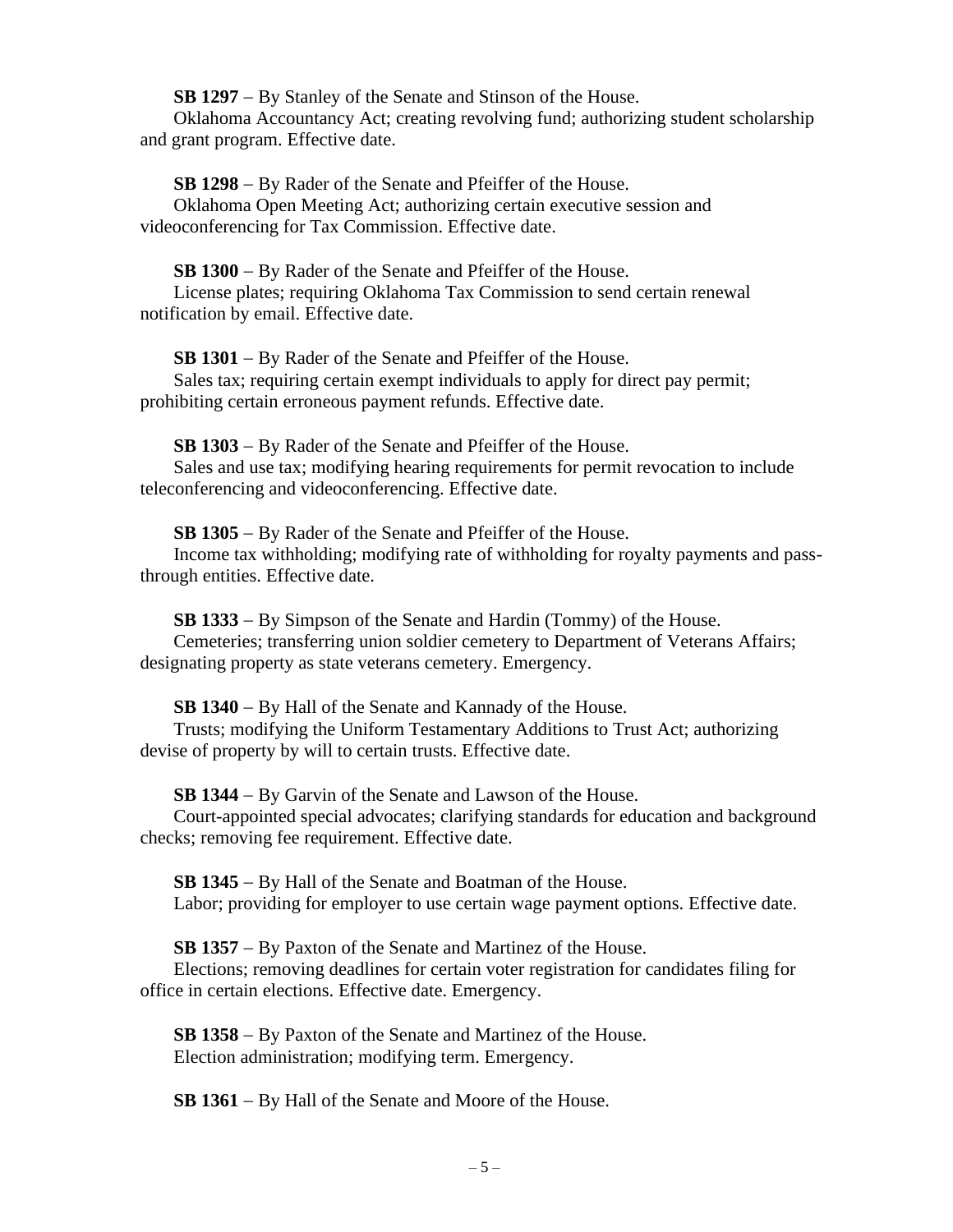Securities; modifying certain exemptions; requiring certain notice filings; updating statutory references. Effective date.

**SB 1364** − By Rader of the Senate and Hilbert of the House.

Polling places; providing for additional polling places for certain precincts. Effective date. Emergency.

**SB 1368** − By Taylor of the Senate and Boles of the House. Oil and gas; modifying Category B surety amount. Effective date.

**SB 1370** − By Matthews of the Senate and Lowe (Jason) of the House. Council on Law Enforcement Education and Training; requiring certain training curriculum and requirements. Effective date.

**SB 1398** − By Rosino of the Senate and Hill of the House. Public health; eliminating Health Care Information Advisory Committee; deleting certain requirements. Effective date.

**SB 1410** − By Taylor of the Senate and Mize of the House.

Energy; directing certain entities to develop emergency energy plan that includes three or more sources. Effective date.

**SB 1414** − By Paxton of the Senate and Martinez of the House. State Senate districts; removing expired filing requirement. Effective date. Emergency.

**SB 1416** − By David et. al. of the Senate and Miller of the House.

Higher education; providing in-state status for current Oklahoma National Guard members. Effective date. Emergency.

**SB 1474** − By Rader of the Senate and McCall of the House.

Motor vehicles; providing certain exception to prohibition on transfer of title. Emergency.

**SB 1511** − By Rosino of the Senate and Pfeiffer of the House.

Medical marijuana; imposing certain restrictions on location of medical marijuana commercial grower; providing exceptions. Emergency.

**SB 1522** − By Bullard of the Senate and Humphrey of the House.

Personal identification information of retired peace officers; protecting retired peace officer personal information and prohibiting harassment. Effective date.

**SB 1536** − By Weaver of the Senate and Ford of the House.

Criminal Justice Reclassification Coordination Council; repealing Council. Effective date.

**SB 1542** − By Rosino of the Senate and Roberts (Dustin) of the House. Physician assistants; providing certain construction; requiring certain license or credential; subjecting certain physician assistants to Physician Assistant Act. Effective date.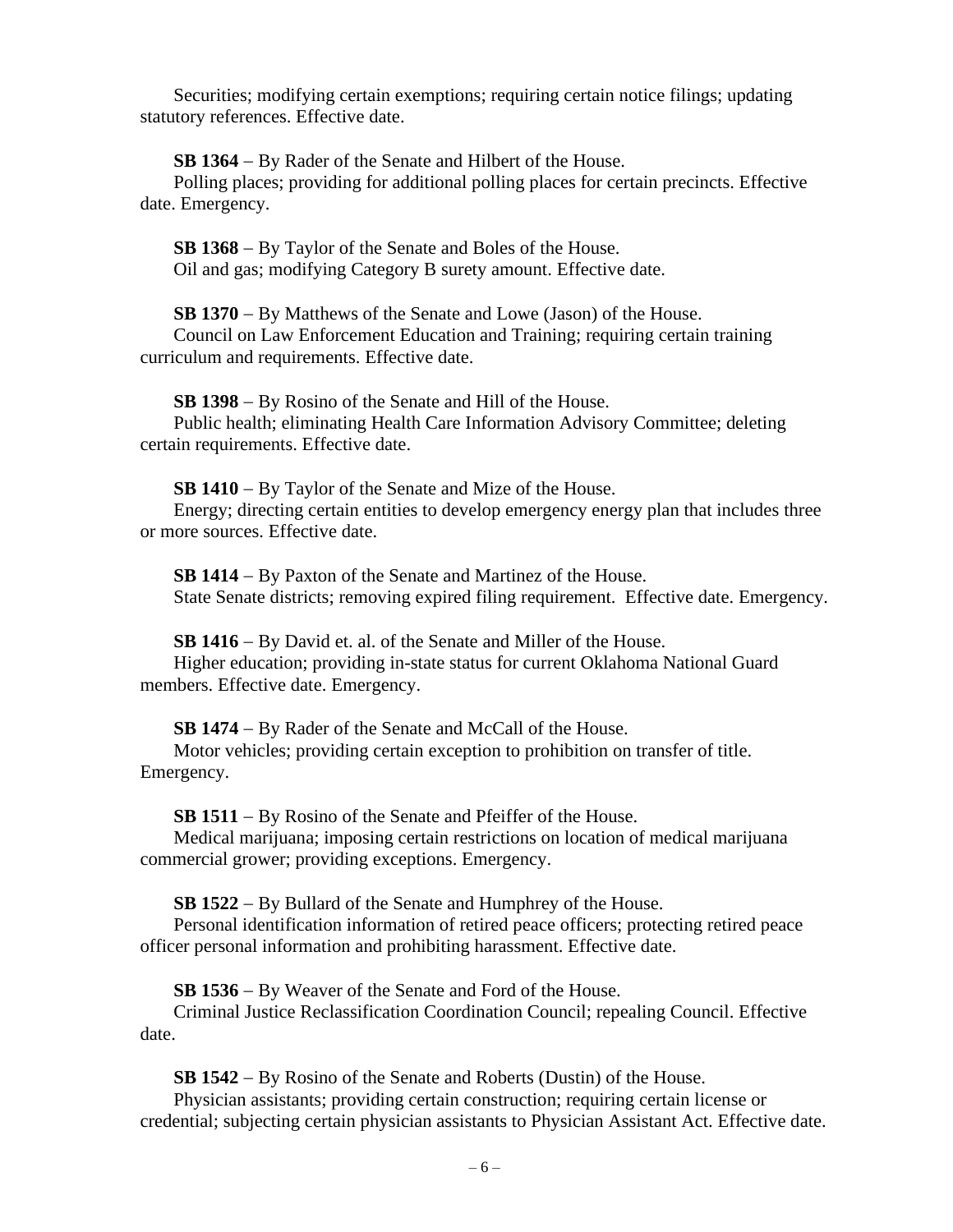**SB 1569** − By Weaver of the Senate and Boatman of the House.

Child protection; establishing the Address Confidentiality for Child Survivors and their Families Act. Effective date.

**SB 1578** − By Paxton of the Senate and Martinez of the House.

County commissioners; omitting certain candidacy requirements. Effective date. Emergency.

**SB 1637** − By Haste of the Senate and Lepak of the House. Election fraud; authorizing Attorney General to investigate and prosecute certain

violations. Effective date.

**SB 1659** − By Newhouse of the Senate and Dills of the House. Tax credits; modifying certain Oklahoma Equal Opportunity Education Scholarship Act reporting dates. Effective date.

**SB 1691** − By Taylor et. al. of the Senate and Boles of the House. Occupational licensing and certification; allowing certain individuals with a criminal history to receive licensing and certification to practice. Effective date.

**SB 1700** − By Howard of the Senate and Echols of the House. Small estate administration; adding property required to be paid or delivered upon receipt of certain affidavit. Effective date.

**SB 1750** − By Daniels of the Senate and Kannady of the House. Home inspections; expanding definition. Emergency.

**SB 1763** − By Weaver of the Senate and Moore of the House. Asset forfeiture; modifying parties eligible to bring certain actions. Effective date.

**SB 1781** − By Rader of the Senate and Talley of the House.

Aircraft excise tax; relates to the report on transfer of legal ownership aircraft; modifying report requirements. Effective date.

**SB 1819** − By Howard of the Senate and Kendrix of the House.

Motor vehicle tax; modifying definition of inheritance for the purposes of excise tax exception on transfer. Effective date.

# **RESOLUTIONS FOR CONSIDERATION**

**HCR 1013** − By Steagall of the House and Dahm of the Senate. Concurrent resolution; communism; Cuba.

**HCR 1014** − By Olsen. Concurrent resolution; Day of Tears recognition; distribution.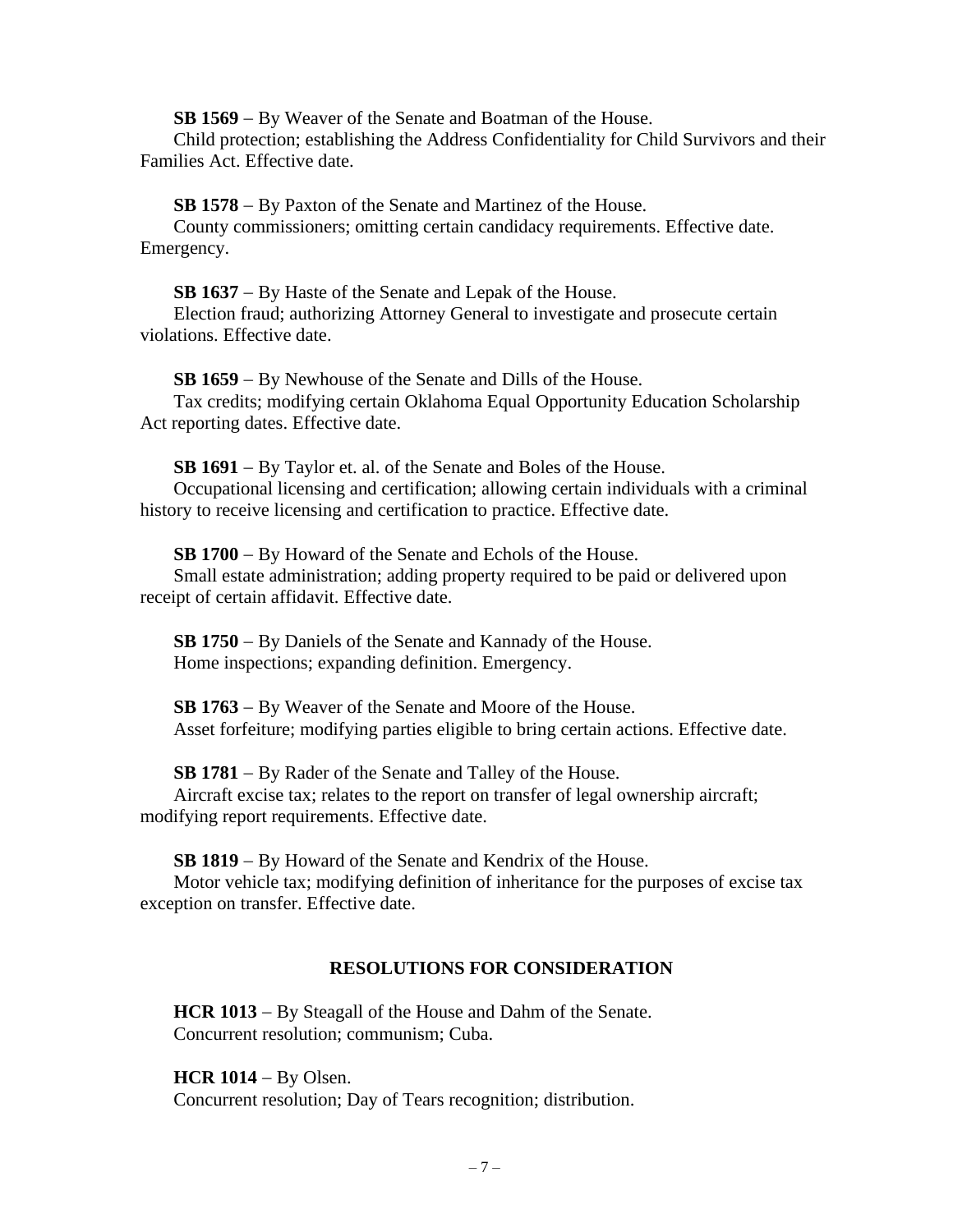**HCR 1015** − By Phillips.

Public health; Men's Health Awareness Month.

## **HCR 1016** − By Echols of the House and McCortney of the Senate.

Concurrent resolution establishing the Joint Rules for the Joint Committee on Administrative Rules; amending Joint Rules.

## **SCR 19** − By Daniels.

Concurrent resolution establishing the Joint Rules for the Joint Committee on Administrative Rules; amending Joint Rules.

# **SENATE AMENDMENTS TO HOUSE BILLS**

**SAs** to **HB 1122** − By Phillips et. al. of the House and Leewright of the Senate. [Telecommunications; imposing maximum charges with respect to certain connections to utility poles; effective date.]

**SAs** to **HB 1647** − By Humphrey of the House and Bullard of the Senate. Criminal procedure; Pretrial Release Act; proceedings; services programs; effective date.

**SAs** to **HB 2542** − By Stinson et. al. of the House and Brooks of the Senate. [Attorneys; practice of law; procedure for motion to practice law in Oklahoma; reciprocal agreement; effective date.]

**SAs** to **HB 2693** − By Hasenbeck et. al. of the House and Pugh et. al. of the Senate. [Civics education; directing establishment of micro-credential program in civics; removing requirement for certain assessment; effective date; emergency.]

**SAs** to **HB 2776** − By Pfeiffer of the House and Montgomery et. al. of the Senate. [School funding; creating the Protecting Revenues for Oklahoma Teachers, Educators and Students (PROTEST) Fund; purpose; expenditures; effective date; emergency.]

# **THIRD READING**

**HB 1055** − By Randleman of the House and Stephens of the Senate. Definitions and general provisions; designating the Colonial Spanish Mustang/Heritage Horse of Oklahoma as the state horse; codification; effective date.

**HB 1888** − By Williams et. al. of the House and Bullard of the Senate.

State government; prohibiting certain entities from conducting gender or sexual diversity training or counseling; effective date.

# **GENERAL ORDER**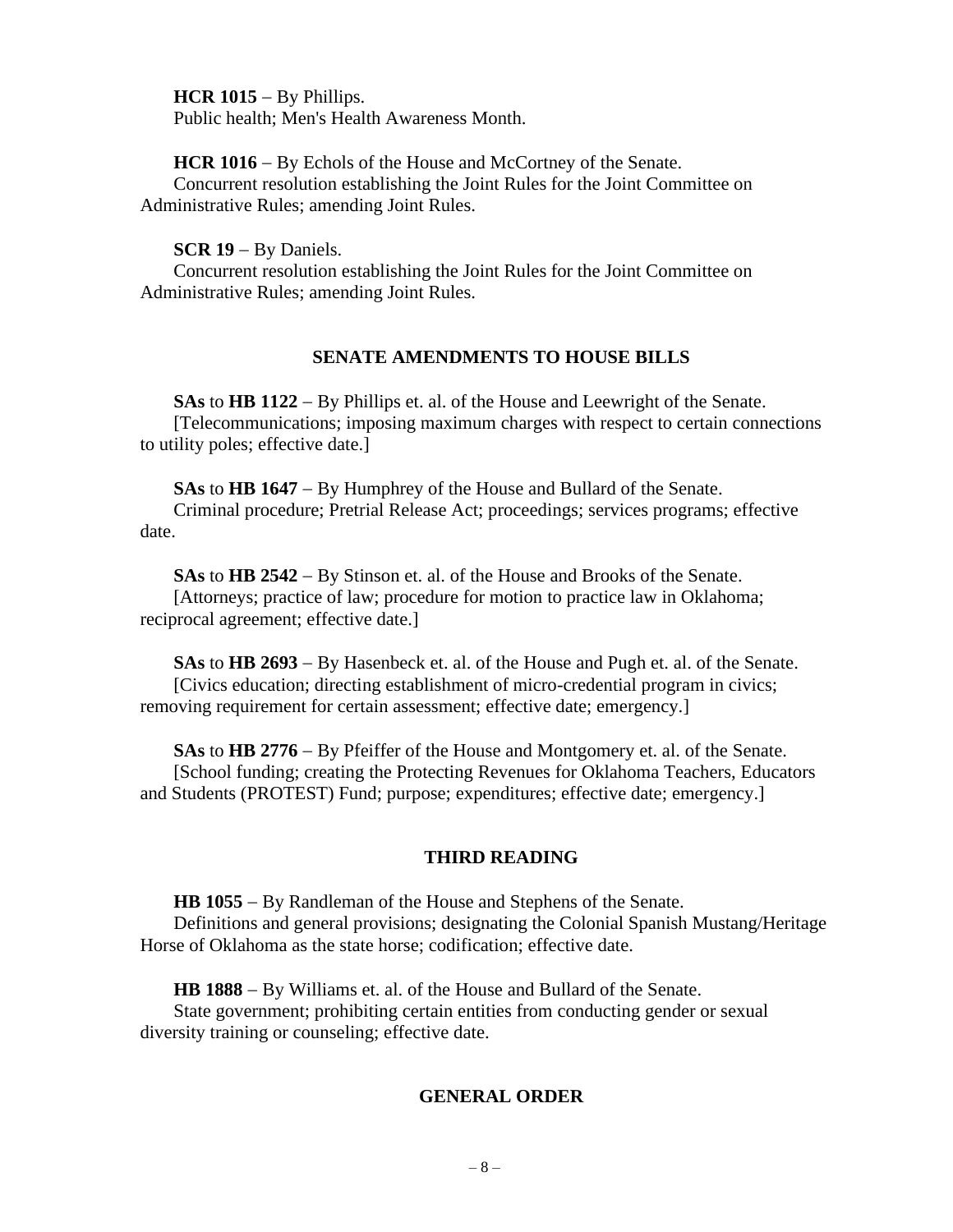**HB 1005** − By Bush et. al. of the House and Montgomery of the Senate. Public health; Uniform Controlled Dangerous Substances Act; harm-reduction services; codification; emergency.

#### **HB 1011** − By Phillips et. al.

Consumer protection; Digital Fair Repair Act; disclosure of information; effective date.

**HB 1020** − By Worthen.

Public lands; requiring notice to certain landowners when state school lands are recategorized; effective date.

#### **HB 1025** − By Worthen.

Criminal procedure; clarifying hearing procedures for returning property to lawful owners; effective date.

#### **HB 1048** − By Kerbs et. al.

Railroads; requiring certain railroads to have two crewmembers in control compartment of lead locomotive unit; making certain exceptions; effective date.

#### **HB 1049** − By Kerbs et. al.

Motor vehicles; requiring the Department of Public Safety to provide internet services with adequate speed to motor license agents; effective date.

#### **HB 1056** − By Olsen et. al.

Crimes and punishments; prohibiting certain officials from restricting religious activities during a declared state of emergency; effective date.

#### **HB 1097** − By Strom of the House and Coleman of the Senate.

Alcoholic beverages; authorizing holders of multiple small brewer licenses to sell beer at multiple locations; effective date.

#### **HB 1115** − By West (Rick) et. al.

Criminal procedure; authorizing use of certain chemical treatment for offenders who commit sexually violent offenses; codification; effective date.

#### **HB 1117** − By West (Rick).

State government; exempting certain individuals from state park entrance fees; effective date.

**HB 1123** − By Phillips of the House and Leewright of the Senate.

Rural electric cooperative easements; defining terms; providing for use of certain easements for broadband service; effective date.

## **CS** for **HB 1126** − By Phillips.

Technology; requiring employers provide written notice to employees of electronic mail monitoring; requiring certain categories of monitoring be disclosed; effective date.

## **CS** for **HB 1128** − By Phillips.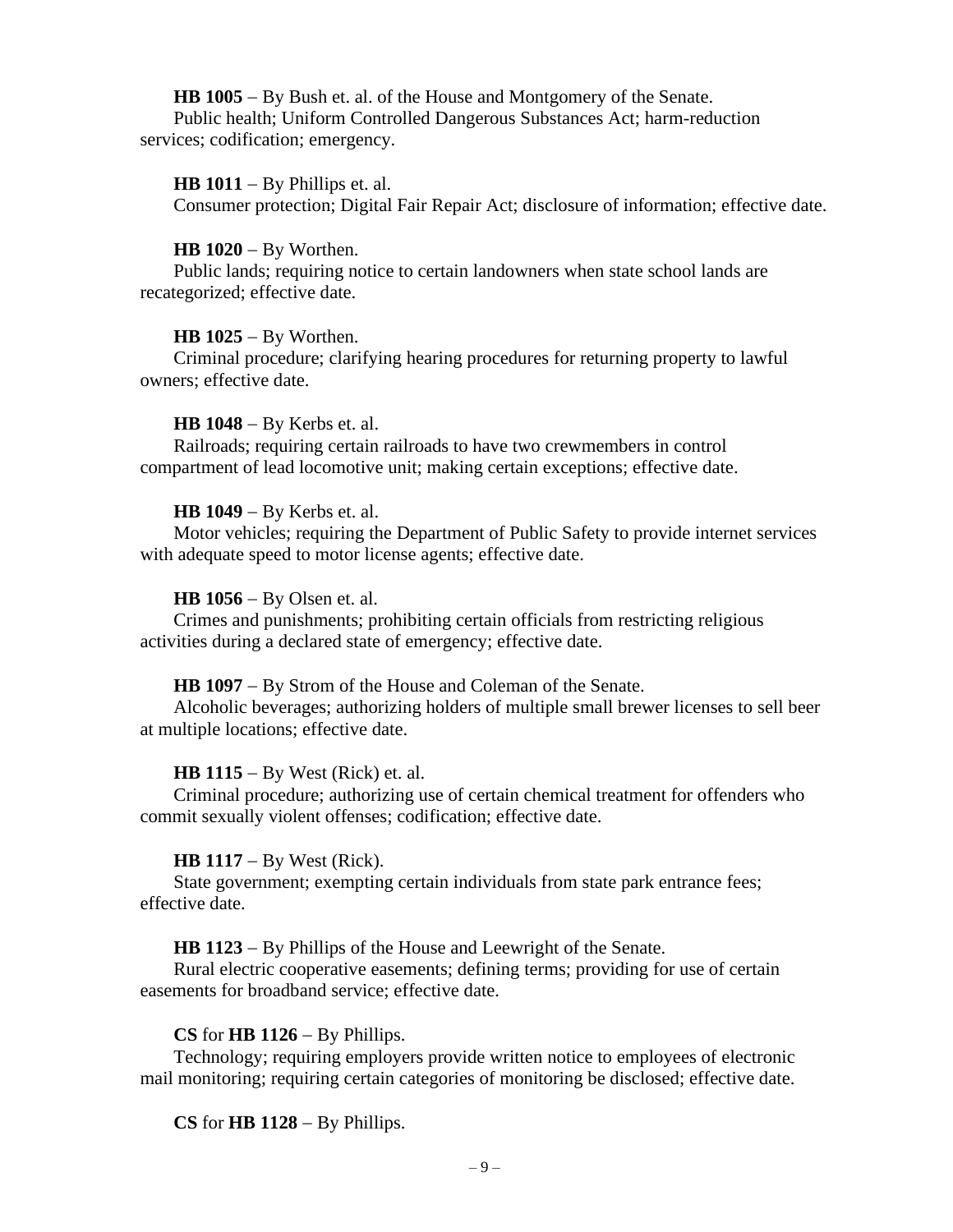State government; office of Attorney General; domestic violence; providing certain exemptions; effective date.

# **HB 1141** − By Fetgatter.

Environment and natural resources; allowing a county or municipality to create a landfill utilization district; effective date.

# **HB 1142** − By Fetgatter.

Agriculture; creating the Oklahoma Industrial Hemp Remediation Program; effective date.

**HB 1238** − By McCall. United States; creating the Federal Relations Act of 2021; effective date.

**HB 1239** − By McCall. United States; creating the Federal Relations Act of 2021; effective date.

**CS** for **HB 1551** − By McDugle of the House and Jett of the Senate. Prisons and reformatories; directing the Pardon and Parole Board to establish a Conviction Integrity Review Unit; effective date.

**HB 1564** − By Gann et. al. of the House and Stephens et. al. of the Senate.

Landlord and tenant; delinquent rent; prohibiting discretion to extend terms of tenancy; authorizing late payment fee; providing for enforcement of act; effective date.

# **HB 1580** − By Dollens et. al.

Animals; prohibiting persons from chaining or tethering a dog under certain circumstances; effective date.

**HB 1605** − By Walke. Probate; venue priority; effective date; emergency.

# **CS** for **HB 1606** − By Ford.

Cities and towns; implementing procedure to be followed after arbitration decisions or awards have been decided; effective date.

# **HB 1619** − By Bennett.

Landlord and tenant; delinquent rent; rental agreement termination; timing requirements; effective date.

**HB 1627** − By Mize of the House and Montgomery of the Senate.

Consumer protection; Online Marketplace Consumer Protection Act; Attorney General; effective date.

**HB 1637** − By Randleman et. al. of the House and Quinn of the Senate.

Mental Health; Department of Mental Health and Substance Abuse Services; authority; requirement; definition; effective date.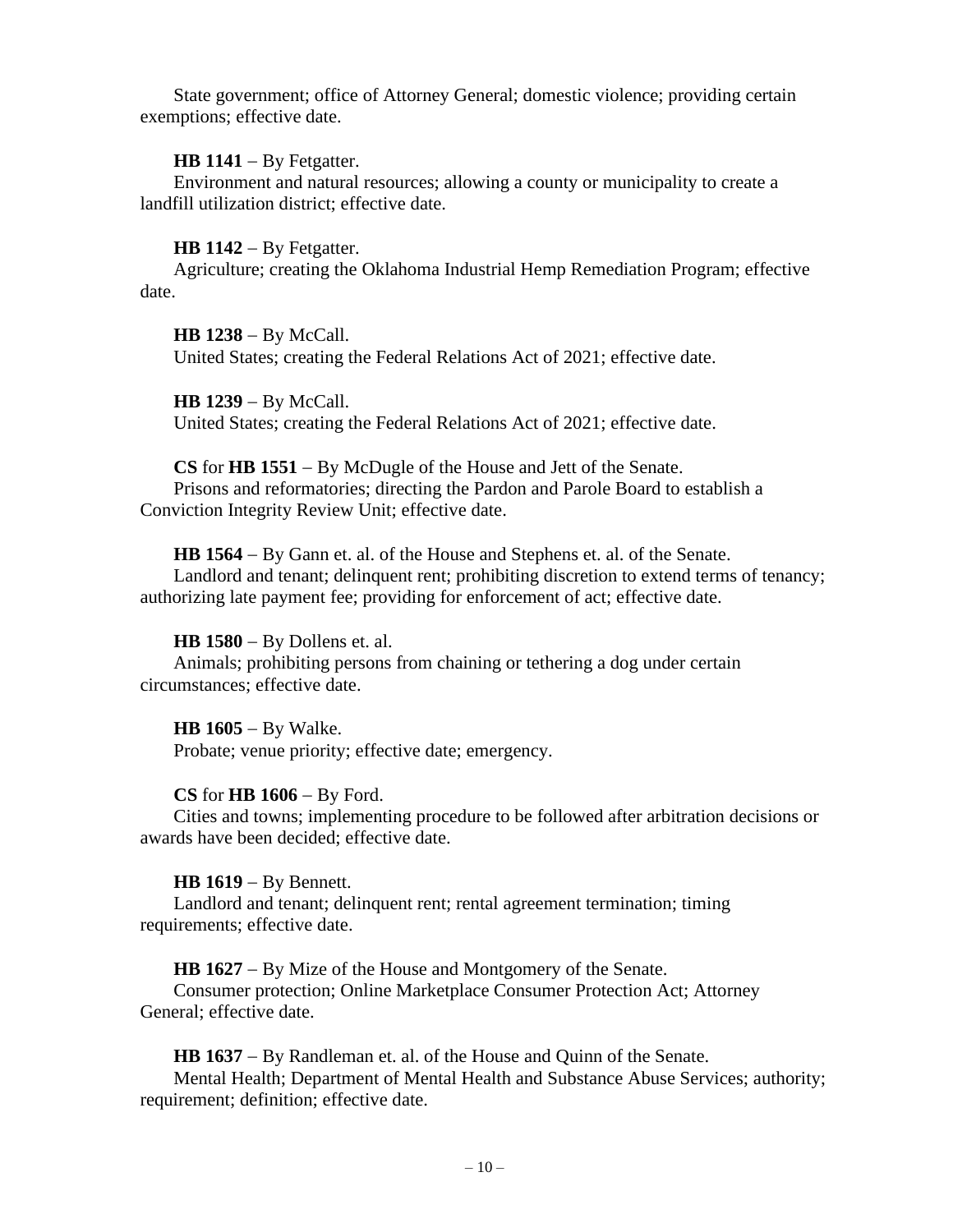**HB 1660** − By West (Kevin) et. al. of the House and Quinn of the Senate. Daylight saving time; exempting Oklahoma from the federal daylight saving time provision; effective date.

**HB 1706** − By Talley et. al. of the House and Leewright of the Senate.

Transportation; stating legislative intent; requiring the Department of Transportation sign and send application requesting Historic Route 66 be declared a U.S. Bicycle Route by certain date; effective date.

**HB 1754** − By Hardin (David) of the House and Weaver of the Senate. Crimes and punishments; increasing penalties; effective date.

**CS** for **HB 1757** − By Ranson of the House and Dugger of the Senate. Criminal procedure; authorizing the arrest of persons under certain circumstances; effective date.

**HB 1787** − By Pae of the House and Coleman of the Senate.

State government; providing for rates of compensation for on-call state employees; repealer; effective date.

**CS** for **HB 1790** − By Pae of the House and Brooks of the Senate.

Public health and safety; creating the Kasey Alert Act; Department of Public Safety; Commissioner of Public Safety; law enforcement; effective date.

# **CS** for **HB 1798** − By Miller.

Consumer protection; Network Company Services Act; Attorney General; consumer information; effective date.

**CS** for **HB 1833** − By McBride of the House and Daniels of the Senate. Nuisance; oil and gas activities; damages; effective date.

**HB 1835** − By Waldron.

Professions; occupations; disciplinary action; effective date.

**HB 1843** − By Fugate et. al.

Elections; authorizing absentee voter to cast provisional ballot; providing exceptions; effective date.

**CS** for **HB 1845** − By Fugate.

Motor vehicles; requiring lamp usage during conditions of inclement weather; effective date.

**HB 1898** − By Roberts (Sean).

Firearms; deleting named act and adding statutory references; codification; effective date.

**HB 1908** − By Fetgatter.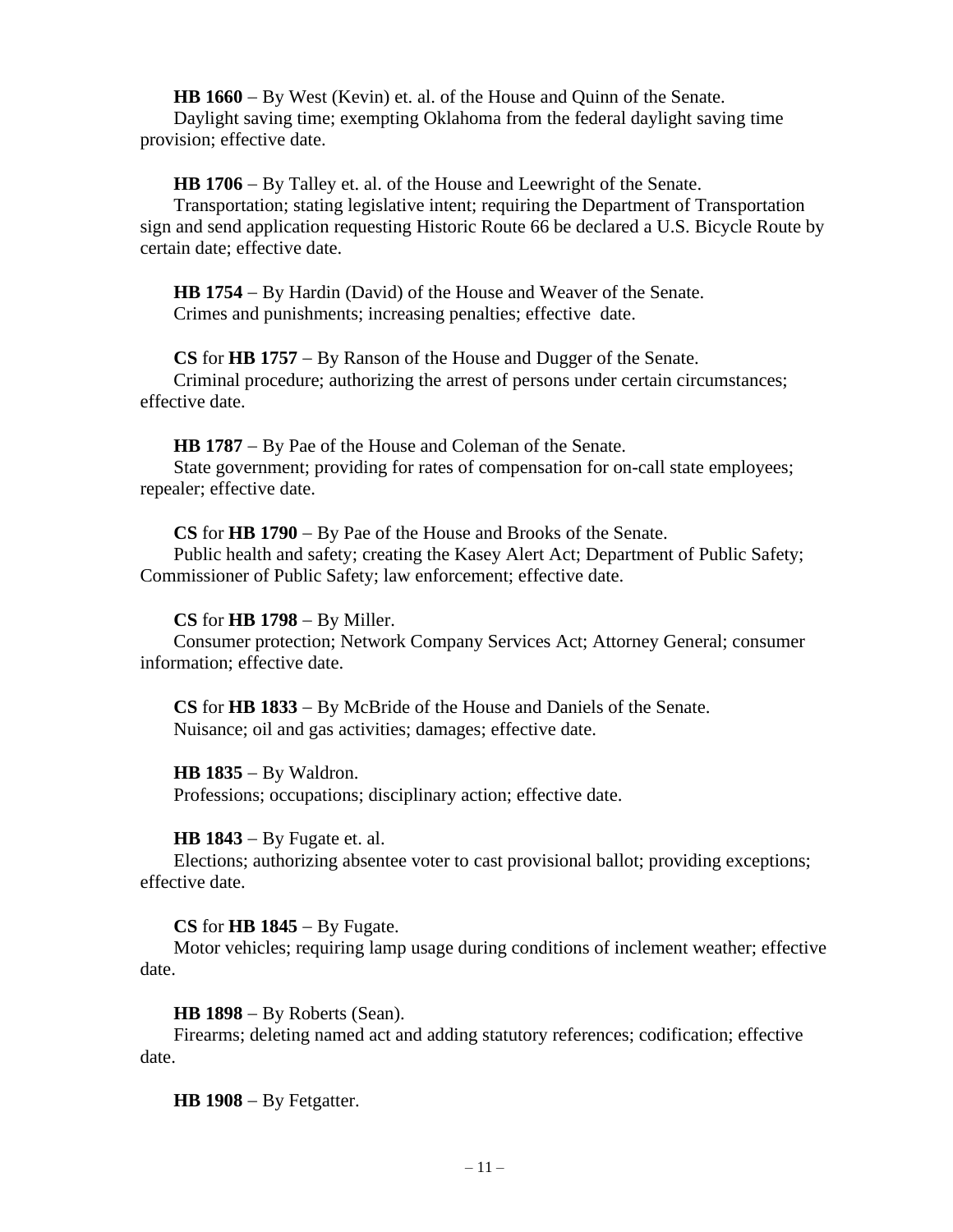Revenue and taxation; medical marijuana taxation; State Department of Health; Oklahoma Tax Commission; contract; tax collection; fee; effective date; emergency.

# **HB 1909** − By Fetgatter.

Revenue and taxation; Oklahoma adjusted gross income and taxable income; business license; Section 280E of Internal Revenue Code; effective date.

# **CS** for **HB 1920** − By Martinez.

Beer industry requirements; regulation of agreements; prohibiting certain actions; effective date.

# **CS** for **HB 1921** − By Martinez et. al.

State government; designation of quarters and space to state departments; limitations to certain relocations; emergency.

# **CS** for **HB 1922** − By Martinez.

Alcoholic beverages; modifying requirements for certain wine shipment reports; effective date.

**CS** for **HB 1927** − By Martinez et. al. of the House and Pugh of the Senate.

[Revenue and taxation; tax credit; parents of children enrolled in public school; effective date.]

**CS** for **HB 1942** − By Smith et. al. of the House and Bullard of the Senate.

Public health and safety; requiring the dispatch of certain calls to volunteer fire departments; effective date.

# **CS** for **HB 1981** − By Lepak.

Professions and occupations; creating the Universal State and Military Equivalence Licensing Recognition Act; effective date.

# **CS** for **HB 1989** − By Caldwell (Trey).

Agriculture; seed labels; requiring genetically engineered cotton seed labels contain certain information; minimum warm germination percentage; effective date.

**HB 2010** − By Townley et. al. of the House and Montgomery of the Senate. Public health and safety; regulating mobile food vendors; effective date.

# **HB 2076** − By McCall.

State government; prohibiting awarding of state contracts to certain entities; effective date.

# **HB 2092** − By Sims.

Counties and county officers; creating the Oklahoma Natural Disaster Mitigation and Recovery Act; effective date; emergency.

**CS** for **HB 2126** − By McEntire.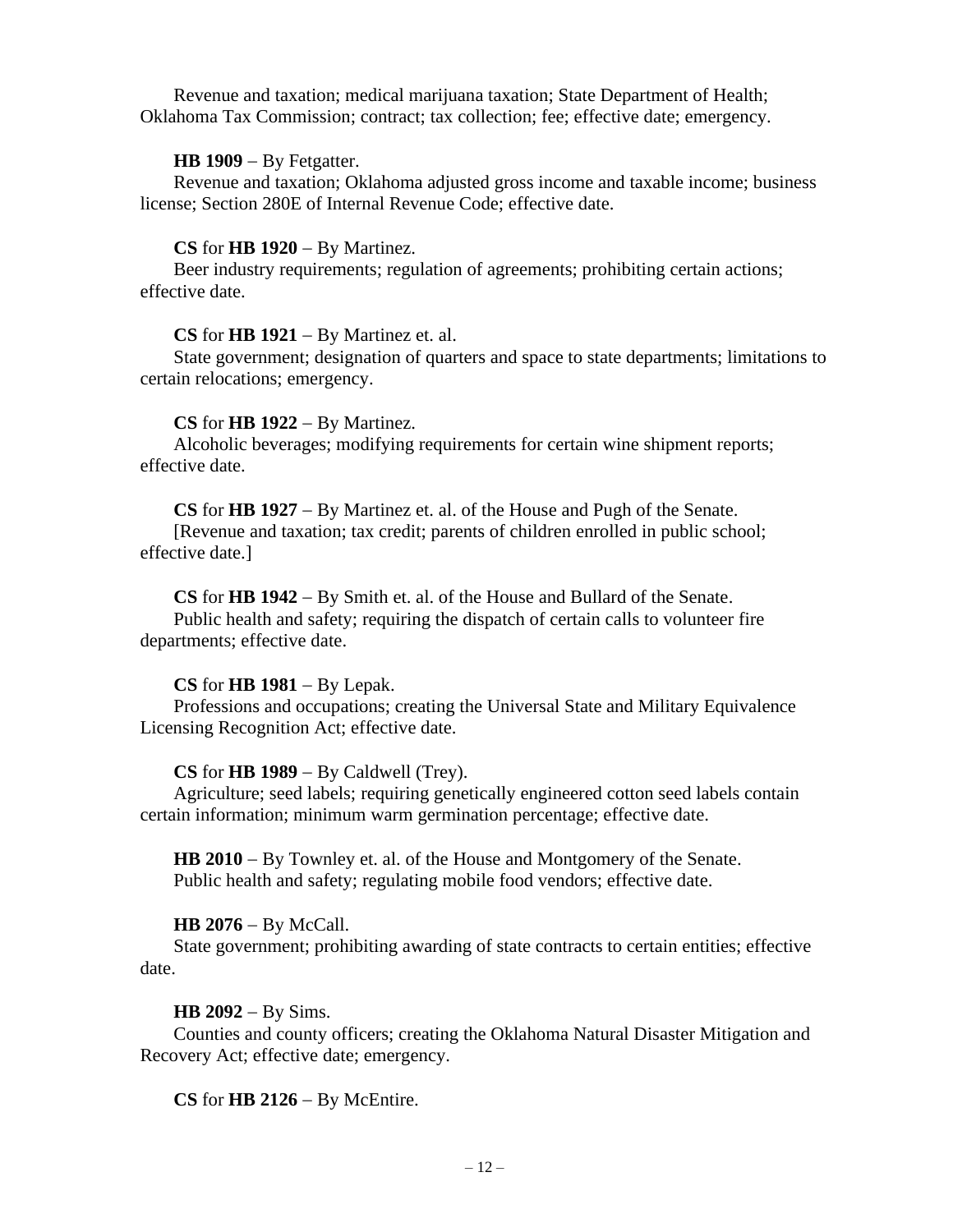Alcoholic beverages; creating the grocery and convenience store spiritis license; effective date.

**CS** for **HB 2135** − By McEntire of the House and Thompson of the Senate. Alcoholic beverages; business interests and acts prohibited for manufacturers; effective date.

**CS** for **HB 2164** − By Roe of the House and Pemberton of the Senate.

[Professions and occupations; use of professional designations; modifying definition of doctor to include certain persons; effective date.]

**HB 2215** − By McDugle of the House and Weaver of the Senate. Crimes and punishments; expanding scope of prohibited acts; effective date.

**HB 2218** − By McDugle of the House and Jett of the Senate. Public health and safety; Catastrophic Health Emergency Powers Act; prohibiting governmental entities from closing or limiting businesses; effective date.

**HB 2227** − By Moore of the House and Garvin of the Senate. Public finance; authorizing certain entities to initiate and conduct bankruptcy proceedings; effective date.

**HB 2244** − By May. Medical marijuana; modifying scope of certain definition; effective date.

**HB 2273** − By West (Josh). Law enforcement officers; making certain acts unlawful; codification; effective date.

**HB 2276** − By West (Josh) of the House and Thompson of the Senate. Workers' compensation; mental illness or injury; volunteer firefighters group insurance; effective date.

**HB 2314** − By Lawson.

Community-based services; definitions; community services worker registry; investigation; notification; procedure; effective date.

# **HB 2322** − By Frix.

Health insurance; Health Care Freedom of Choice Act; assigned benefits; compensation; insurers; effective date.

**HB 2332** − By Williams et. al.

Prisons and reformatories; eliminating certain duty of the State Board of Corrections; effective date.

**CS** for **HB 2361** − By Burns.

Criminal procedure; modifying causes for removal of officers; effective date.

**HB 2385** − By Sterling of the House and Jett of the Senate.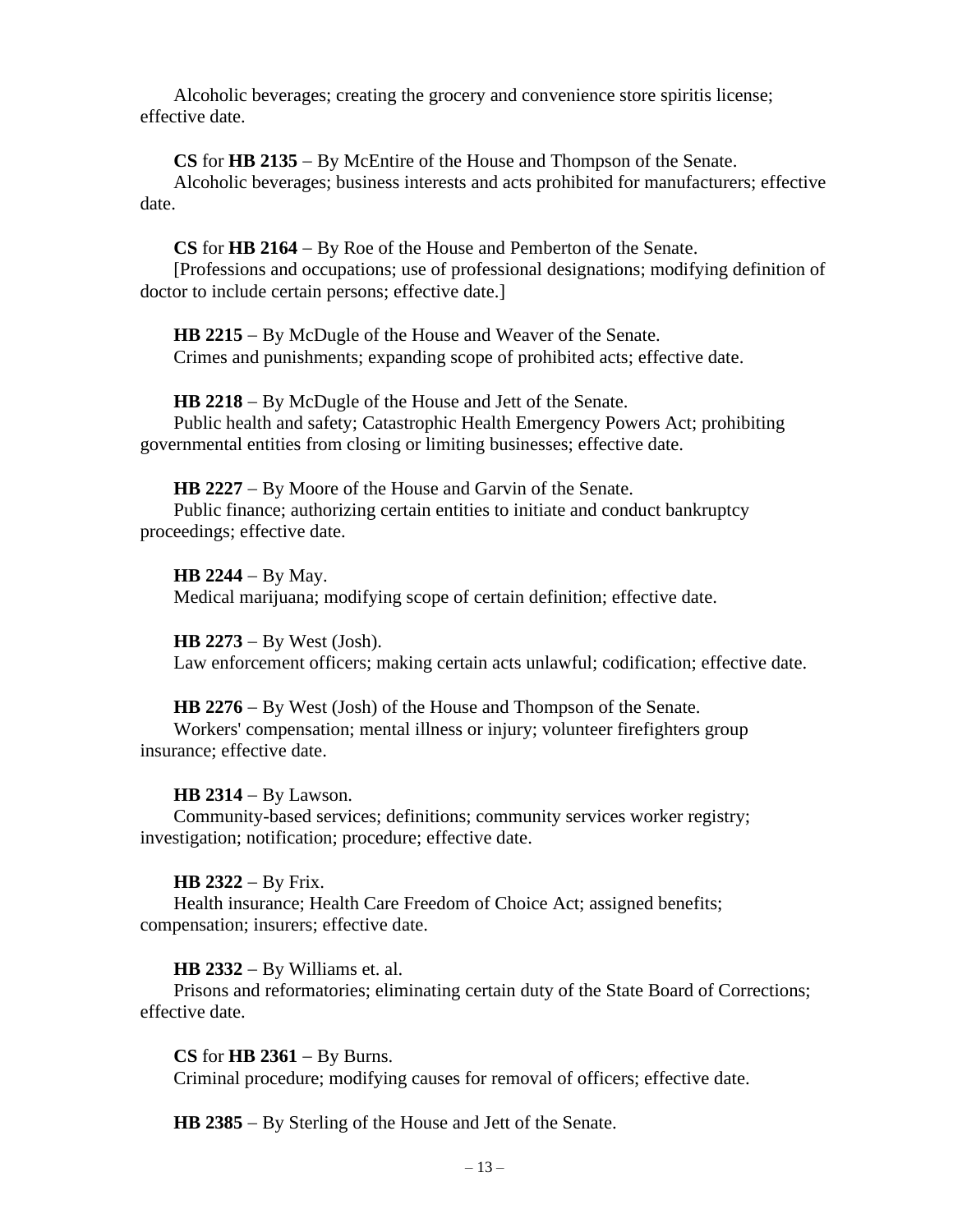Motor vehicles; providing civil immunity for removing animal from motor vehicle using forcible entry; effective date.

#### **CS** for **HB 2389** − By Boles et. al. of the House and Paxton of the Senate.

Revenue and taxation; gross production; apportionment; cities and towns; County Bridge and Road Improvement Fund; effective date; emergency.

#### **CS** for **HB 2446** − By Munson.

Children; Office of Juvenile Affairs; responsibility; Division Directors; effective date.

#### **CS** for **HB 2486** − By Frix.

Public retirement systems; terminating the OPERS defined contribution plan created by the Retirement Freedom Act; providing all state employees participate in the OPERS defined benefit plan; effective dates.

#### **HB 2505** − By Kannady of the House and Weaver of the Senate.

Criminal procedure; directing courts to conduct evidentiary hearing for certain criminal matters; codification; effective date.

#### **CS** for **HB 2525** − By Bashore.

Landlord and tenant; delinquent rent; late charges within certain percentage of monthly rent not be a penalty; effective date.

#### **HB 2532** − By Cornwell et. al.

State government; Criminal Justice Coordinating Commission; membership; duties; study; recommendations; effective date.

#### **HB 2547** − By Stinson.

Schools; requiring media timeouts at high school sporting events which are being broadcast; effective date.

#### **CS** for **HB 2600** − By Roberts (Sean).

Counties and county officers; confidential communications with legal counsel; conflict of interest; district attorney; representation; emergency.

#### **CS** for **HB 2601** − By Roberts (Sean).

Public trusts; appointment by board of county commissioners; method of selection; appointment restrictions; emergency.

**HB 2647** − By Echols of the House and Garvin of the Senate. Crimes and punishments; increasing age limitation; effective date.

#### **HB 2653** − By Echols.

Motor vehicles; modifying offenses requiring mandatory revocation; effective date.

## **CS** for **HB 2659** − By Echols.

Medical marijuana; patient and caregiver licenses; authorizing possession of topical marijuana; effective date.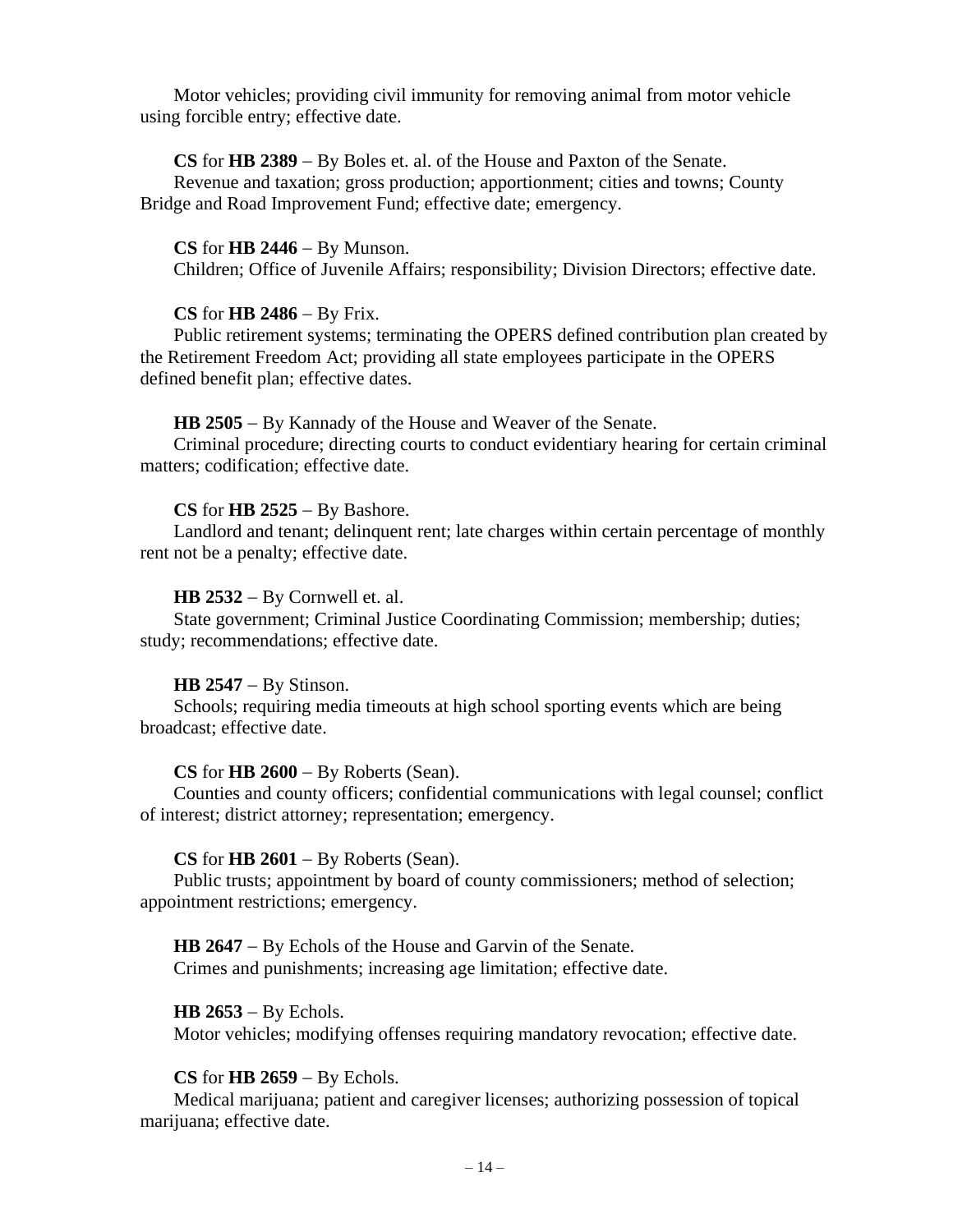## **CS** for **HB 2660** − By Echols.

Medical marijuana; processor licensing requirements; modifying test batch requirements for licensed medical marijuana commercial growers and processors; effective date.

# **CS** for **HB 2673** − By Echols of the House and Treat et. al. of the Senate.

Schools; student transfers; reallocating State Aid for certain transfer students; transfer allowance; private schools; effective date.

## **CS** for **HB 2681** − By Marti.

Insurance; Insurance Commissioner qualifications; eliminating financial interest prohibition; effective date.

#### **HB 2688** − By Hasenbeck.

Animals; repealing annual report requirements related to the Commercial Pet Breeders and Animal Shelter Licensing Act; effective date.

#### **CS** for **HB 2701** − By Hasenbeck.

[Revenue and taxation; creating the Education Investment for Oklahoma Act; modifying the Equal Opportunity Education Scholarship Act; effective date.]

#### **HB 2730** − By Pittman of the House and Montgomery of the Senate.

Health; maternal and infant mortality; hospitals and birthing centers; implicit bias training; health care professionals; State Department of Health; effective date.

## **HB 2733** − By Pittman.

Indigenous persons; Ida's Law; Office of Liaison for Missing and Murdered Indigenous Persons; requirements; effective date.

## **HB 2742** − By Ford.

Motor vehicles; child passenger restraint systems; modifying age requirements for use of certain restraint systems; effective date.

## **CS** for **HB 2758** − By Ford et. al.

Public retirement systems; Pension Legislation Actuarial Analysis Act; Public Employees Retirement System; membership for certain military police officers and emergency medical personnel; death benefits; effective date.

## **HB 2875** − By Wallace of the House and Taylor of the Senate.

[Revenue and taxation; Motor Vehicle Tax Equity Act of 2021; public highway electric vehicles; sales tax; use tax; vehicle excise tax; exemptions; in lieu treatment; definitions; effective date; emergency.]

**CS** for **HB 2876** − By Wallace et. al. of the House and Floyd of the Senate.

Revenue and taxation; Vapor Products Tax Code; e-liquids; excise tax; Vapor Products Regulation Revolving Fund; effective date.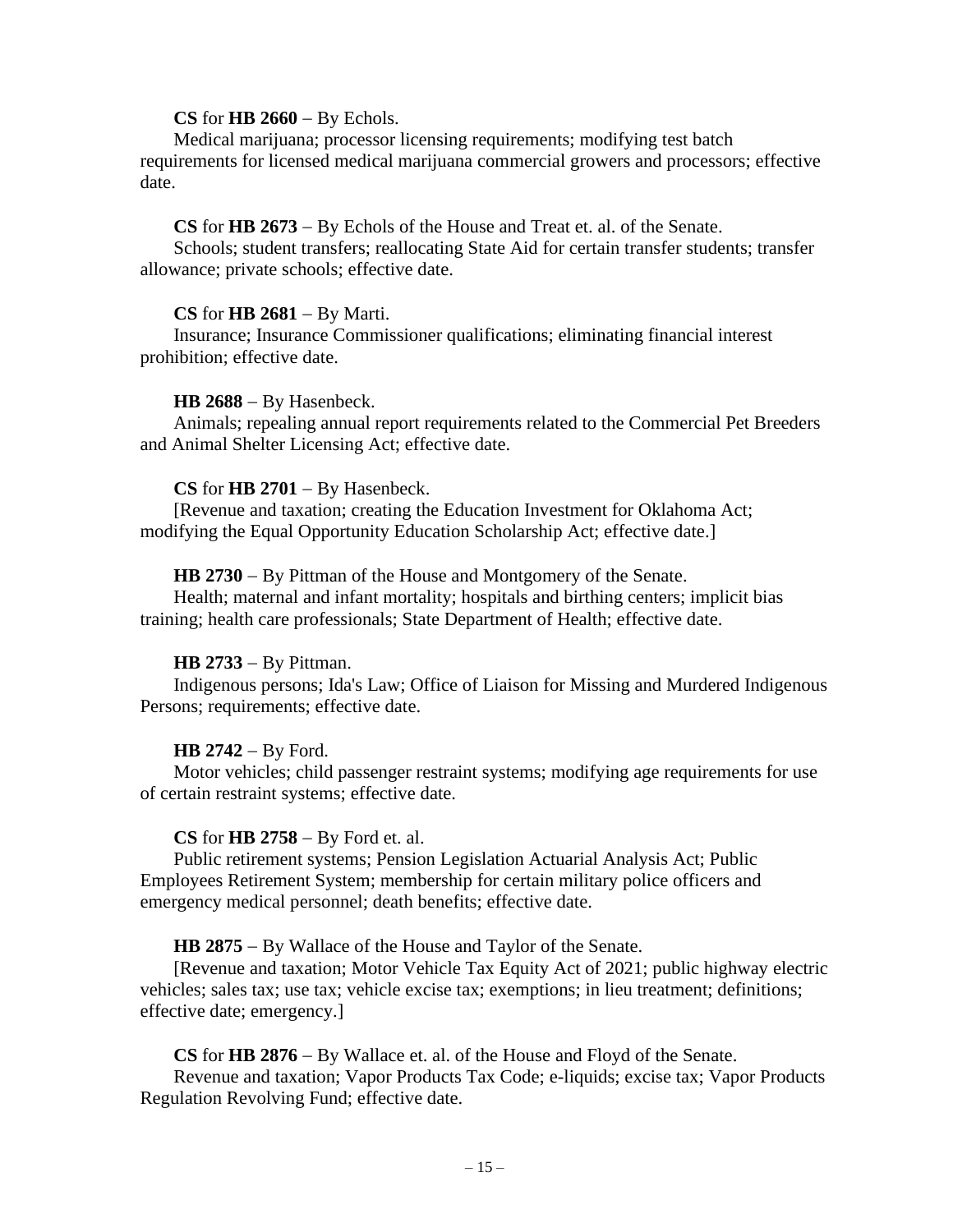**HB 2878** − By Wallace of the House and Thompson of the Senate. State government; subdivision audits; definition of audit; effective date.

## **CS** for **HB 2969** − By Walke et. al.

Data privacy; Oklahoma Computer Data Privacy Act; consumer protection; civil penalties; effective date.

#### **HB 2973** − By Olsen et. al.

Counseling; mental health; Parental and Family Rights in Counseling Protection Act; emergency.

**HB 2979** − By West (Rick) of the House and Burns of the Senate. Agriculture; Oklahoma Right to Garden Act of 2022; vegetable gardens; effective date.

**CS** for **HB 2982** − By Hardin (David) of the House and Pemberton of the Senate. Firearm suppressors; creating the Sportsman Hearing Protection Act; providing requirements for manufacturing firearm suppressors in Oklahoma; emergency.

**CS** for **HB 2983** − By Hardin (David) of the House and Murdock of the Senate. Agriculture; modifying Nutrient Management Plan requirements; emergency.

**HB 2984** − By Hardin (David) et. al. of the House and Hamilton of the Senate. Firearms; prohibiting the enforcement of a federal ban or regulation on firearms, firearm accessories, or ammunition; emergency.

**HB 2986** − By Bashore et. al. of the House and David of the Senate. [Revenue and taxation; vehicle excise tax; value definition; effective date.]

**HB 3002** − By Munson of the House and Taylor of the Senate. Professions and occupations; modifying various licensure requirements; effective date.

**CS** for **HB 3023** − By Worthen. Dental insurance claims; definitions; requirements; effective date.

**HB 3025** − By Worthen. Fees; court clerks; payment; loose coins; effective date.

**HB 3040** − By Boles of the House and Garvin of the Senate. Medicare supplement policies; amendment; effective date.

## **HB 3045** − By Talley.

Counties and county officers; county equipment; surplus; prohibition; elections; effective date.

## **CS** for **HB 3046** − By Lepak.

Elections; creating the Prohibit the Private Funding of Elections Act; requiring elections be paid for with public funds; emergency.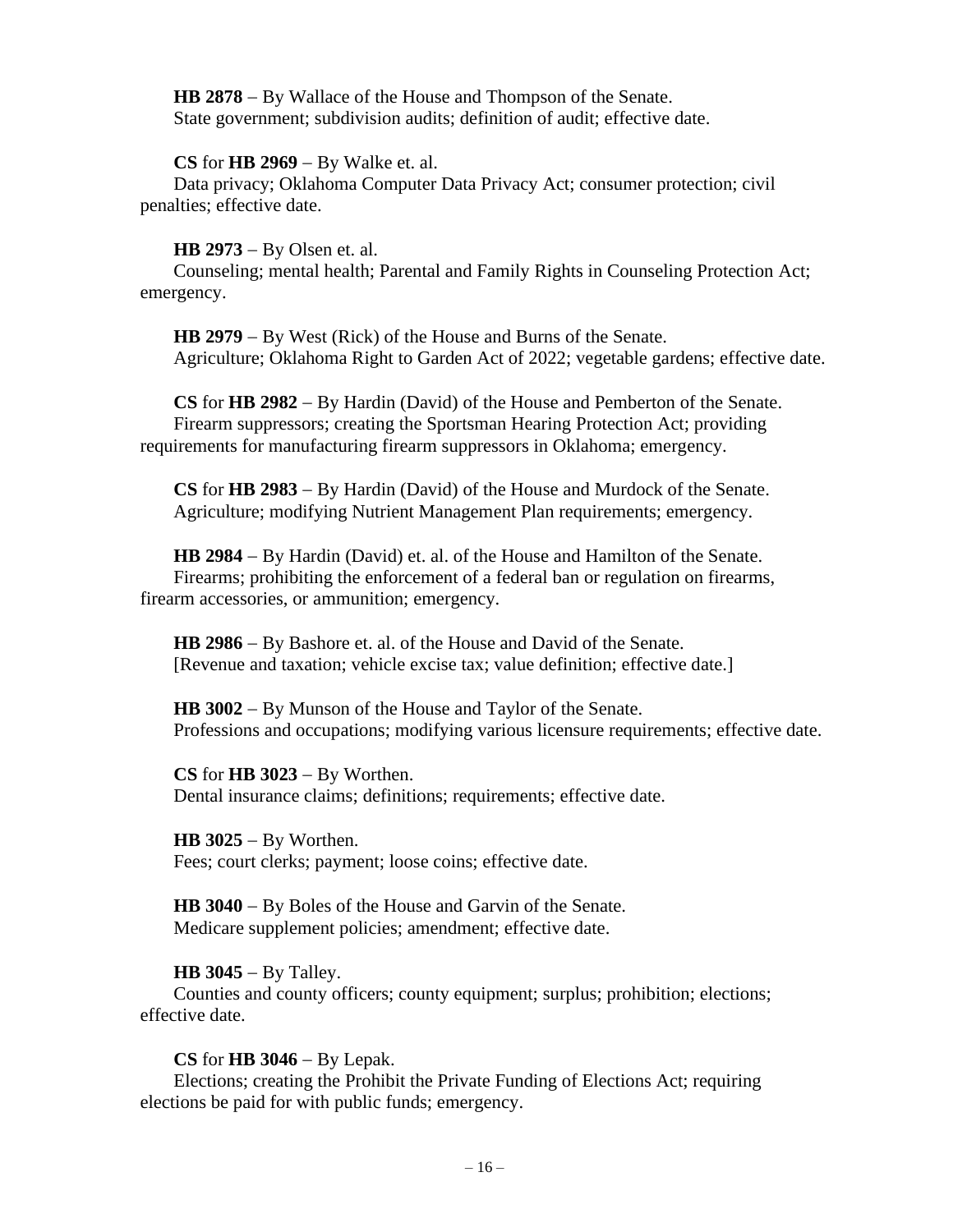**CS** for **HB 3050** − By Hardin (Tommy) et. al. of the House and Simpson of the Senate. [Revenue and taxation; sales tax exemption; veterans; effective date.]

## **HB 3053** − By Boles of the House and Paxton of the Senate.

Criminal procedure; providing option for sentences to be deferred when offenders successfully complete drug court programs; effective date.

## **HB 3065** − By Manger.

Public health and safety; authorizing commissioned employees to purchase certain firearms prior to retirement; effective date.

# **HB 3066** − By Manger.

State government; requiring municipal courts to report criminal history information to the Oklahoma State Bureau of Investigation; effective date.

# **HB 3067** − By Manger.

Public finance; state agency information technology systems; Oklahoma State Bureau of Investigation; exemption; effective date; emergency.

# **HB 3069** − By Manger.

Firearms; authorizing municipalities to allow for the carry of concealed firearms by municipal officials or employees; emergency.

## **HB 3070** − By Manger.

Firearms; clarifying scope of certain unlawful act; effective date.

**HB 3074** − By Culver et. al. of the House and Bergstrom of the Senate. Public health and safety; adding exception to certain prohibited act; effective date.

## **HB 3076** − By Culver.

Children; Oklahoma Statutory Thresholds for Settlements Involving Minors Act of 2022; duties owed by person having legal custody; duties owed by attorney; effective date.

**HB 3087** − By Hilbert of the House and Leewright of the Senate. County jails; officer refusal to receive prisoner; medical exceptions; effective date.

## **HB 3103** − By Steagall.

Prisons and reformatories; updating list of penal institutions; effective date.

# **HB 3132** − By Kendrix.

Public health; emergency medical personnel; municipalities; public ambulance service districts; emergency medical service districts; first responders; agreements; effective date.

## **HB 3134** − By Kendrix.

State government; subdivision audits; definition of audit; effective date.

## **HB 3135** − By Kendrix.

Criminal procedure; modifying eligible offender definition; effective date.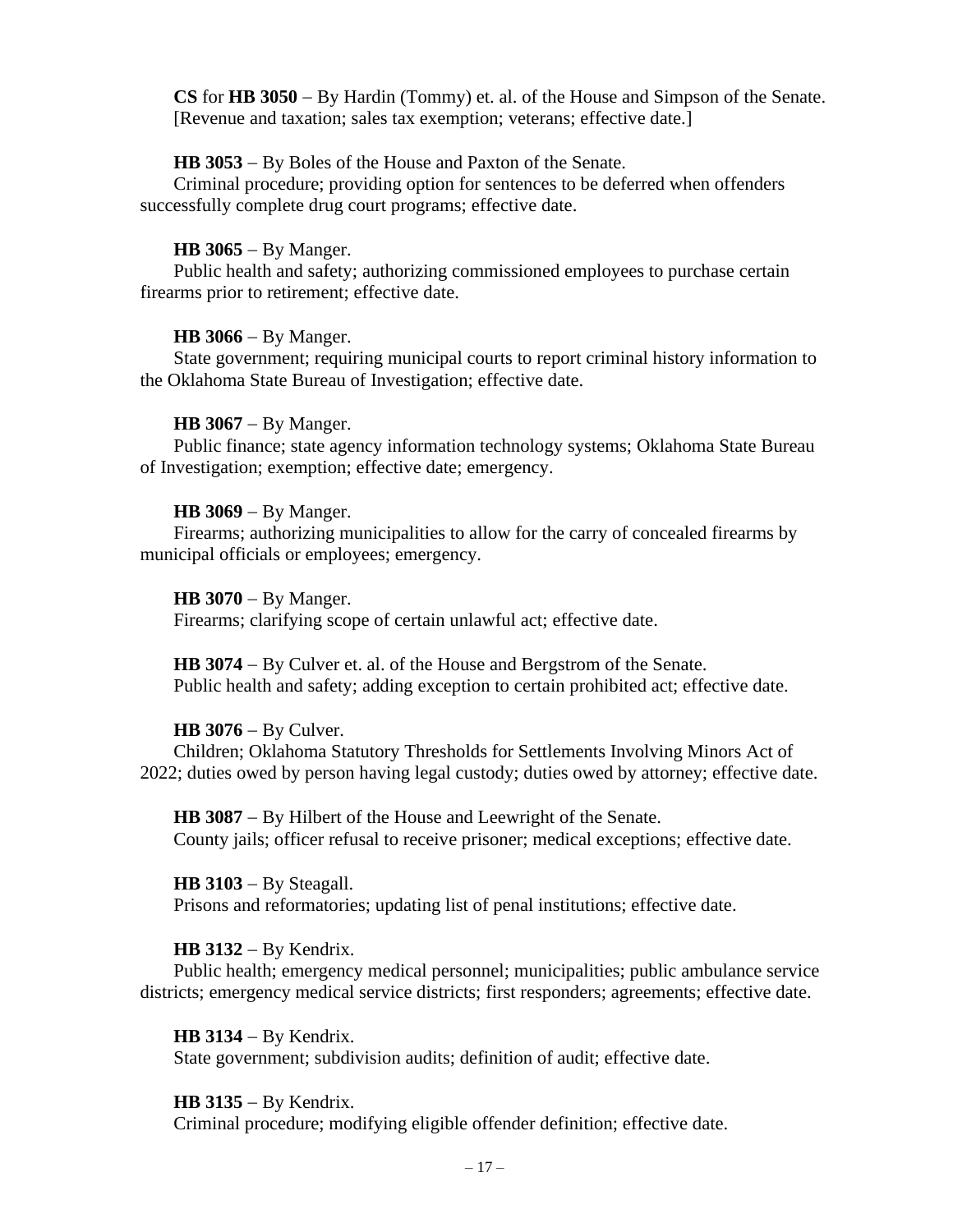**HB 3146** − By West (Kevin) et. al. of the House and Quinn of the Senate. Daylight saving time; ordering a legislative referendum pursuant to the Oklahoma Constitution; establishing standard time in this state on certain date; ballot title; filing.

**HB 3167** − By Phillips. Higher education; transcripts; graduation; enrollment; out-of-state; effective date.

#### **HB 3168** − By Phillips of the House and Leewright of the Senate.

Telephone solicitation; Telephone Solicitation Act of 2022; prohibition of certain sales calls; action for relief; exemptions; effective date.

#### **HB 3171** − By Phillips.

Crimes and punishments; drones; surveillance; trespass; misdemeanor; effective date.

#### **CS** for **HB 3191** − By Williams.

Firearms; authorizing the lawful carry of firearms by certain persons; eligibility; identification necessary for carrying firearms; clarifying liability provisions; effective date.

#### **HB 3195** − By Williams.

Professions and occupations; Oklahoma Cosmetology and Barbering Act; adding exemption; effective date.

#### **HB 3209** − By Nichols et. al.

Cities and towns; Municipal Code Lien Enforcement Act of 2022; municipal code violations; municipal lien foreclosures; effective date.

## **HB 3217** − By Roberts (Dustin).

Contracts; repair of motor vehicles under warranty; modifying definition; effective date.

**HB 3221** − By Roberts (Dustin). Motor vehicles; prohibiting dealers from charging certain fees; effective date.

#### **HB 3231** − By CrosswhiteHader.

State Department of Health; county health department names; effective date.

## **HB 3232** − By CrosswhiteHader.

Elections; providing for suspension of provisions implementing federal law; authorizing modification of procedures and rules; effective date.

## **HB 3253** − By Nollan.

High school students; Oklahoma Higher Learning Access Program; core curriculum; career technology; effective date.

**HB 3271** − By Mize.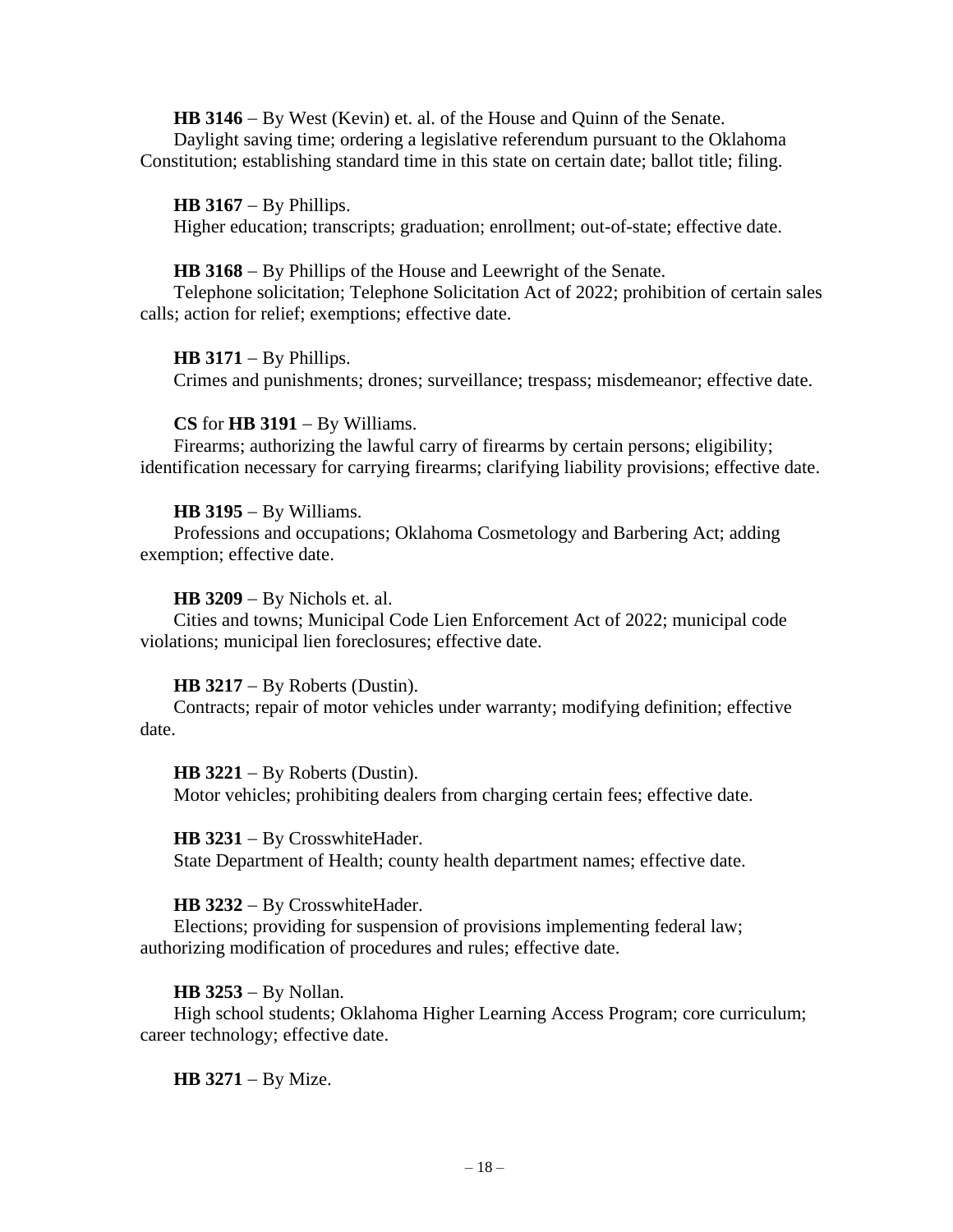Motor vehicles; modifying name of the Oklahoma Used Motor Vehicle and Parts Commission; modifying maximum number of certain employees for Commission; effective date.

**CS** for **HB 3276** − By Humphrey of the House and Weaver of the Senate.

Qualified immunity; prohibiting employees from being liable for monetary damages under certain circumstances; effective date.

## **HB 3277** − By Humphrey.

Prisons and reformatories; authorizing immediate transfer of inmates upon request; effective date.

**CS** for **HB 3278** − By Humphrey of the House and Weaver of the Senate. Emergency medical services; definitions; terms; repealer; effective date.

**HB 3279** − By Humphrey et. al. of the House and Jett of the Senate. Technology; Oklahoma Distributed Ledger Technology Assets Offering Act; effective date.

**HB 3280** − By Humphrey et. al. of the House and Bullard of the Senate.

Property; limiting land ownership by state and federal government; limiting easement time period; effective date.

**HB 3281** − By Humphrey.

Animals; creating the Endangered Ark Foundation Preservation Act; effective date.

**HB 3283** − By Humphrey.

Crimes and punishments; reducing penalties for certain lawful acts; effective date.

**CS** for **HB 3316** − By Miller et. al. of the House and Pugh of the Senate.

Expungements; providing for the automatic sealing of records under certain circumstances; effective date.

**CS** for **HB 3317** − By Miller et. al. of the House and Rosino of the Senate. Motor vehicles; allowing for operation of fully autonomous vehicles; stating conditions for operation; effective date.

**CS** for **HB 3321** − By Miller of the House and Stanley of the Senate. Elections; modifying various provisions of election code; emergency.

**HB 3330** − By Fetgatter. Foreign adoptions; birth certificates; regulations; effective date.

**CS** for **HB 3344** − By Sims of the House and Kidd of the Senate.

Counties and county officers; county purchasing agent; repairs; inventory system; rental supplies; effective date.

**HB 3351** − By McCall et. al.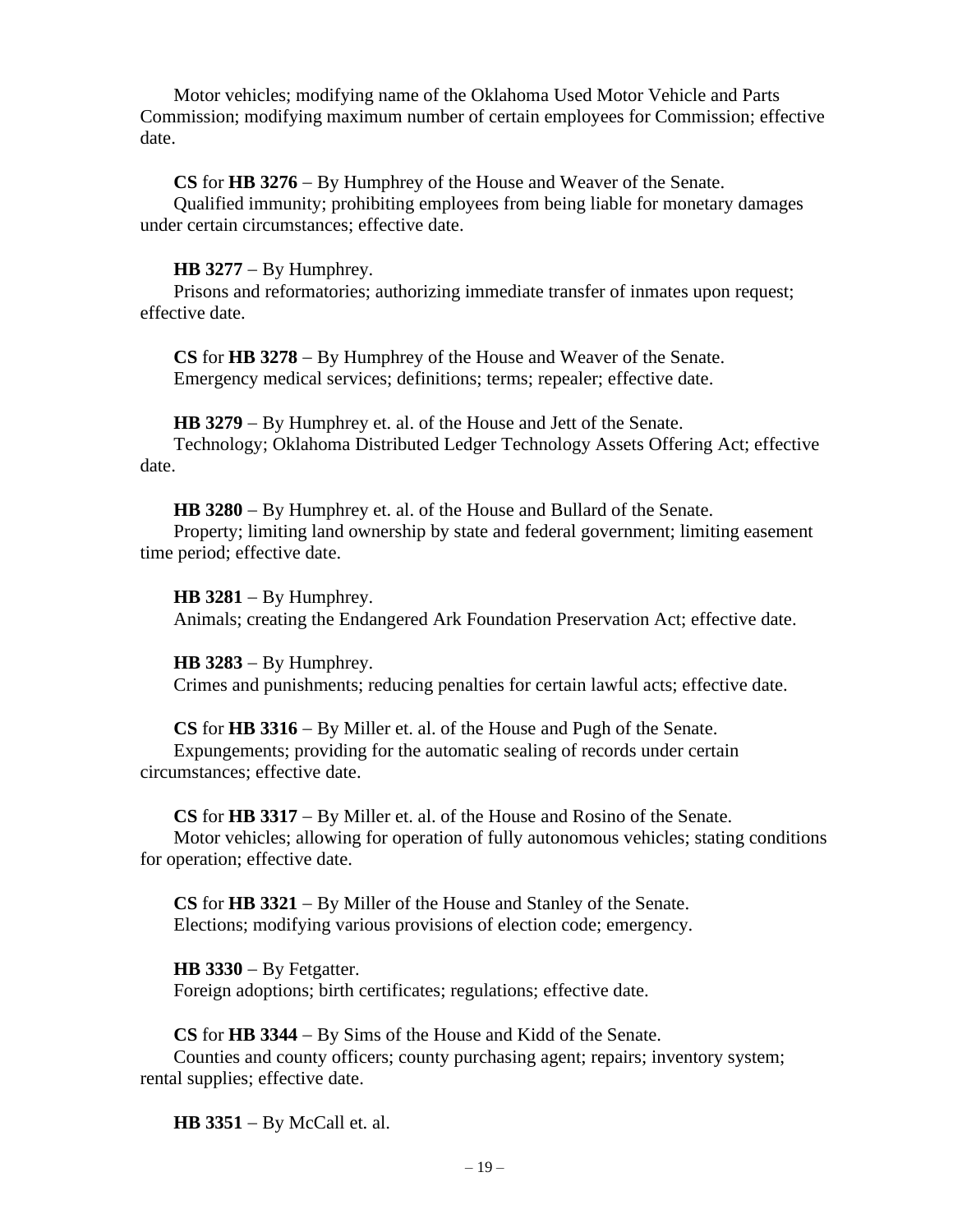Revenue and taxation; tax credit; parent donations; effective date.

**HB 3361** − By McCall.

Professions and occupations; Oklahoma Funeral Board; providing for quorum; effective date.

**CS** for **HB 3366** − By Roberts (Eric).

Public health and safety; requiring certain information be included on death certificates; emergency.

**HB 3380** − By Stinson. Physical therapists; practice; eliminating time limits; effective date.

**CS** for **HB 3382** − By Moore of the House and Stephens of the Senate. Waters and water rights; subjecting certain violations to administrative penalties; setting maximum penalty; effective date.

**HB 3387** − By Moore of the House and Howard of the Senate. Torts; Governmental Tort Claims Act; definitions; effective date.

**HB 3403** − By Boles of the House and Allen of the Senate. Oil and gas; waste water; effective date.

**CS** for **HB 3408** − By Bush et. al. Crimes and punishments; child abuse; definition; term; effective date.

**CS** for **HB 3410** − By Pae et. al. of the House and Garvin of the Senate. Children; Oklahoma Juvenile Code; definition; custody; child in need of supervision; effective date.

**CS** for **HB 3411** − By Pae et. al. of the House and Weaver of the Senate. Crimes and punishments; allowing state agencies to bring certain forfeiture actions; effective date.

**HB 3413** − By Pae of the House and Leewright of the Senate. Motor vehicles; making exception Oklahoma Tourism and Recreation Department employees; allowing certain vehicle use; effective date.

**CS** for **HB 3414** − By Pae et. al. of the House and Paxton of the Senate. Public health and safety; medical trials; requirements; effective date; emergency.

**CS** for **HB 3415** − By Pae of the House and Howard of the Senate. Open Meeting Act; videoconferencing; quorum; effective date.

**CS** for **HB 3419** − By Kerbs et. al. of the House and Hall of the Senate. Motor license agents; providing for creation of Service Oklahoma as a division of Oklahoma Management and Enterprise Services; emergency.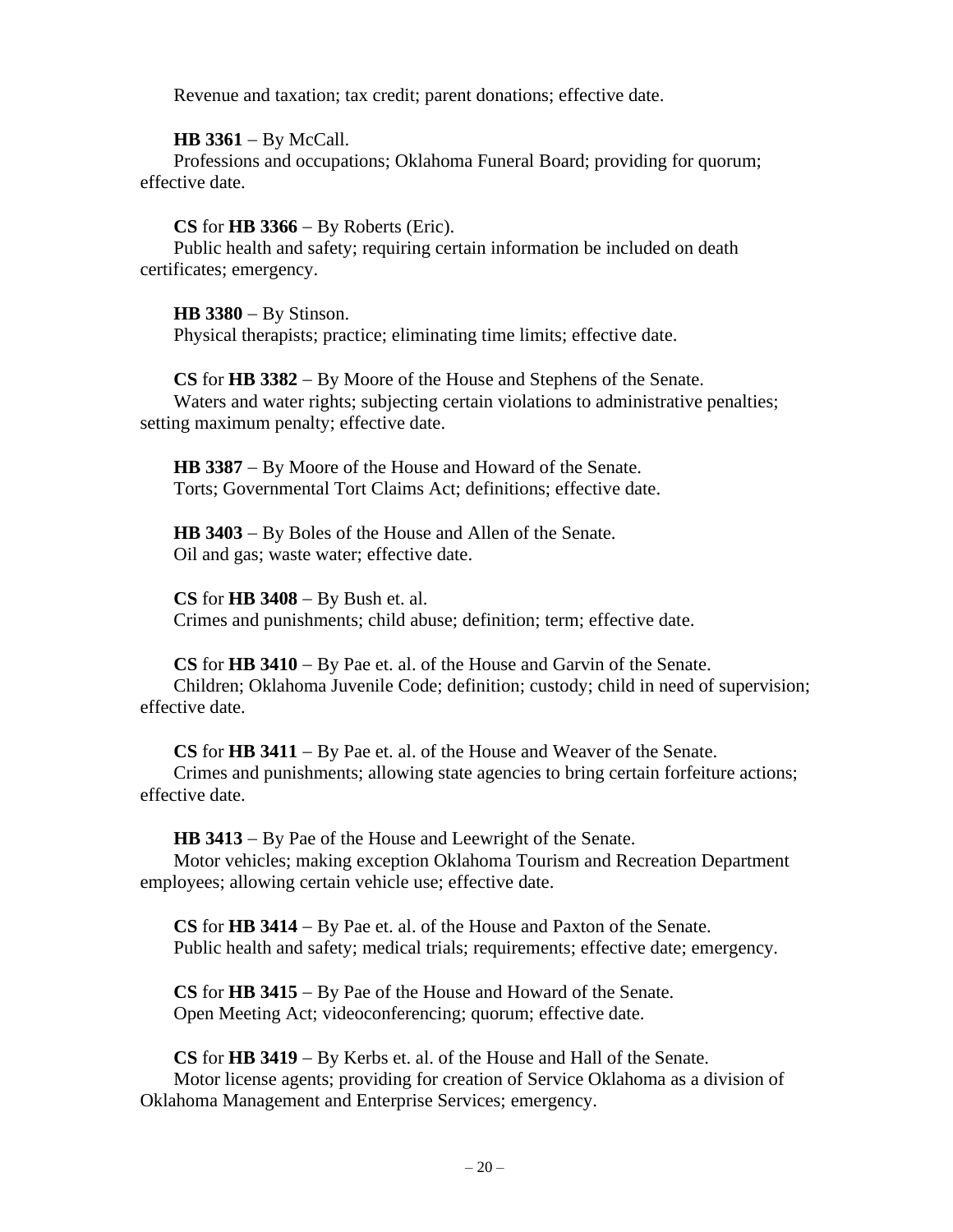**CS** for **HB 3421** − By Kerbs et. al. of the House and Hall of the Senate.

[Motor vehicles; providing certain payments for motor license agents; effective date; emergency; contingent effect.]

**CS** for **HB 3423** − By Kerbs of the House and Hall of the Senate.

[Motor vehicles; modifying certain inclusion; modifying allowance fee retention; effective date; emergency; contingent effect.]

**CS** for **HB 3430** − By Kerbs et. al.

Agriculture; swine show testing; effective date.

# **HB 3469** − By Lawson.

Public health and safety; autopsies; deceased child; exceptions; conditions; consent; medical examiner; effective date.

**HB 3470** − By Lawson of the House and Rosino of the Senate.

Poor persons; community-based program of services; services; term; providers; records; time period; effective date.

**HB 3471** − By Lawson of the House and Rosino of the Senate.

Oklahoma Vehicle License and Registration Act; Adaptive Grant Program for Oklahomans with Intellectual Disabilities; Department of Human Services; contract; exemption; effective date.

# **HB 3491** − By Lepak et. al.

Environment and natural resources; defining term; prohibiting certain programs that regulate greenhouse gas emissions without legislative approval; effective date.

**HB 3501** − By Hardin (David) of the House and Weaver of the Senate.

Motor vehicles; requiring the Department of Public Safety recognize and act upon certain reports of conviction; emergency.

**HB 3505** − By Provenzano of the House and Montgomery of the Senate. Student loans; Oklahoma Student Borrower's Bill of Rights Act; prohibiting student loan servicer from failing to provide certain loan forgiveness information; effective date.

**HB 3509** − By Provenzano. Pharmacists; COVID-19 vaccinations; requirements; effective date.

# **HB 3510** − By Provenzano.

Definitions and general provisions; Freedom Flag; official Flag of Remembrance; September 11, 2001; effective date.

# **HB 3528** − By Virgin.

Civil procedure; Oklahoma Farmland and Wealth Preservation Act; partition of property; effective date.

**CS** for **HB 3530** − By Hardin (David) et. al. of the House and Weaver of the Senate.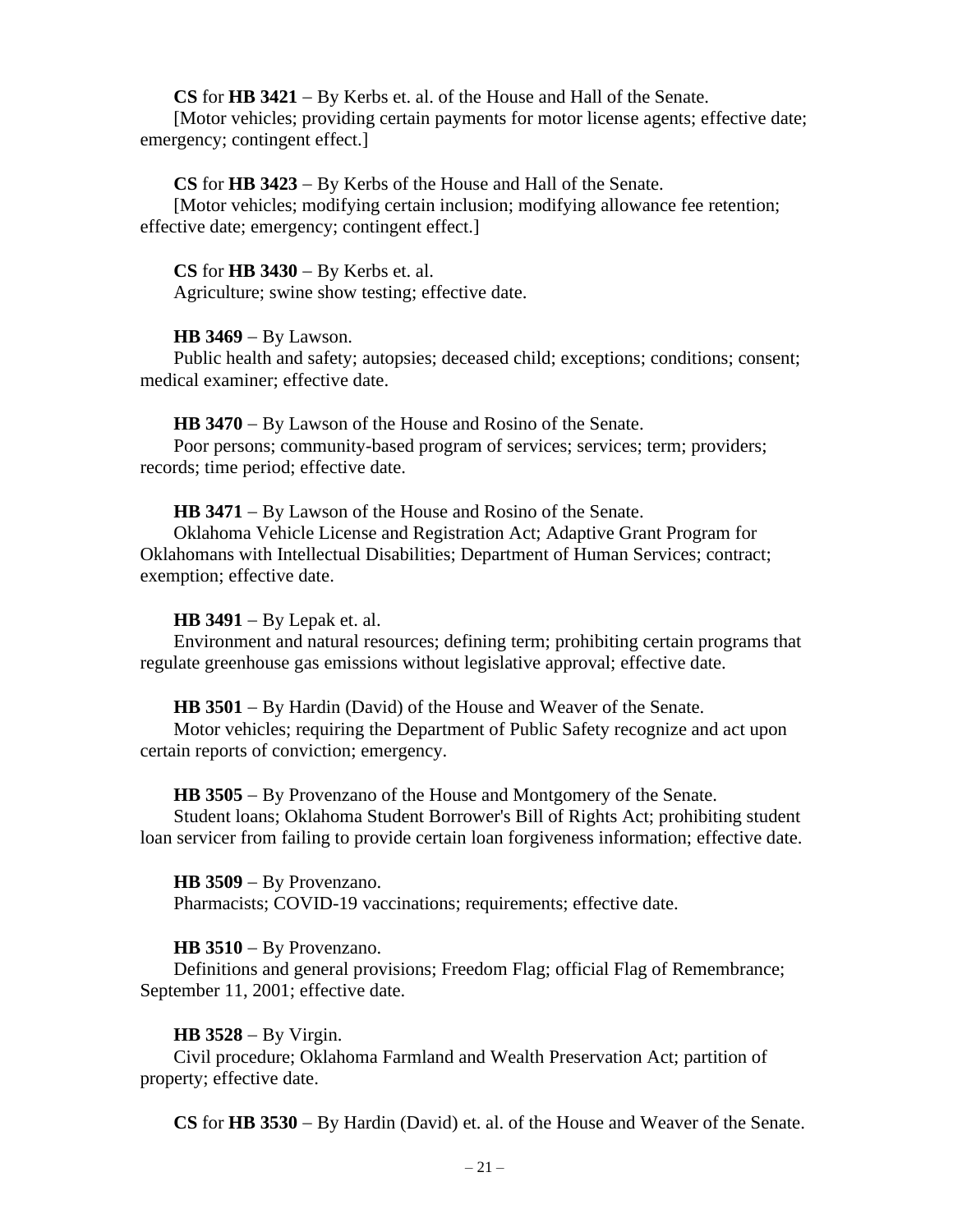Public health and safety; Oklahoma Medical Marijuana Authority; revolving funds; local law enforcement programs; emergency.

# **CS** for **HB 3569** − By McBride.

Grand River Dam Authority; providing for certain Open Records Act exemptions; effective date.

**HB 3636** − By Dempsey of the House and Bullard of the Senate.

Waters and water rights; prohibiting the Oklahoma Water Resources Board from allowing construction of dams on Glover River; effective date.

**CS** for **HB 3643** − By Dills et. al. of the House and Pemberton of the Senate. Schools; virtual charter schools; modifying and establishing requirements for governing boards which contract with certain management organizations; effective date; emergency.

**CS** for **HB 3644** − By Dills et. al. of the House and Taylor of the Senate. Schools; modifying various provisions of the Oklahoma Charter Schools Act and related sections of law to provide for additional transparency; effective date; emergency.

**HB 3645** − By Dills of the House and Pemberton of the Senate. Virtual charter schools; modifying attendance requirements for virtual charter school alternative education programs; effective date.

**HB 3646** − By Dills et. al. of the House and Leewright of the Senate. Definitions and general provisions; Oklahoma Golf Day; effective date.

**HB 3647** − By Dills et. al. of the House and Leewright of the Senate. Oklahoma Golf Trail Creation Act; emergency.

**CS** for **HB 3655** − By Sterling of the House and Kidd of the Senate.

Schools; subject matter standards; including agricultural power and technology in fine arts curriculum; effective date.

**HB 3656** − By Sterling of the House and Weaver of the Senate.

Schools; authorizing school district to offer law enforcement elective course to juniors and seniors; effective date.

**CS** for **HB 3658** − By Sterling of the House and Pemberton of the Senate.

Teacher certification; Oklahoma Teacher Preparation Act; removing requirement to pass the general education portion of the competency examination; emergency.

**HB 3661** − By Sterling of the House and Weaver of the Senate.

Motor vehicles; deleting divided highway crossing prohibition for all-terrain vehicles; effective date.

**CS** for **HB 3709** − By Bush.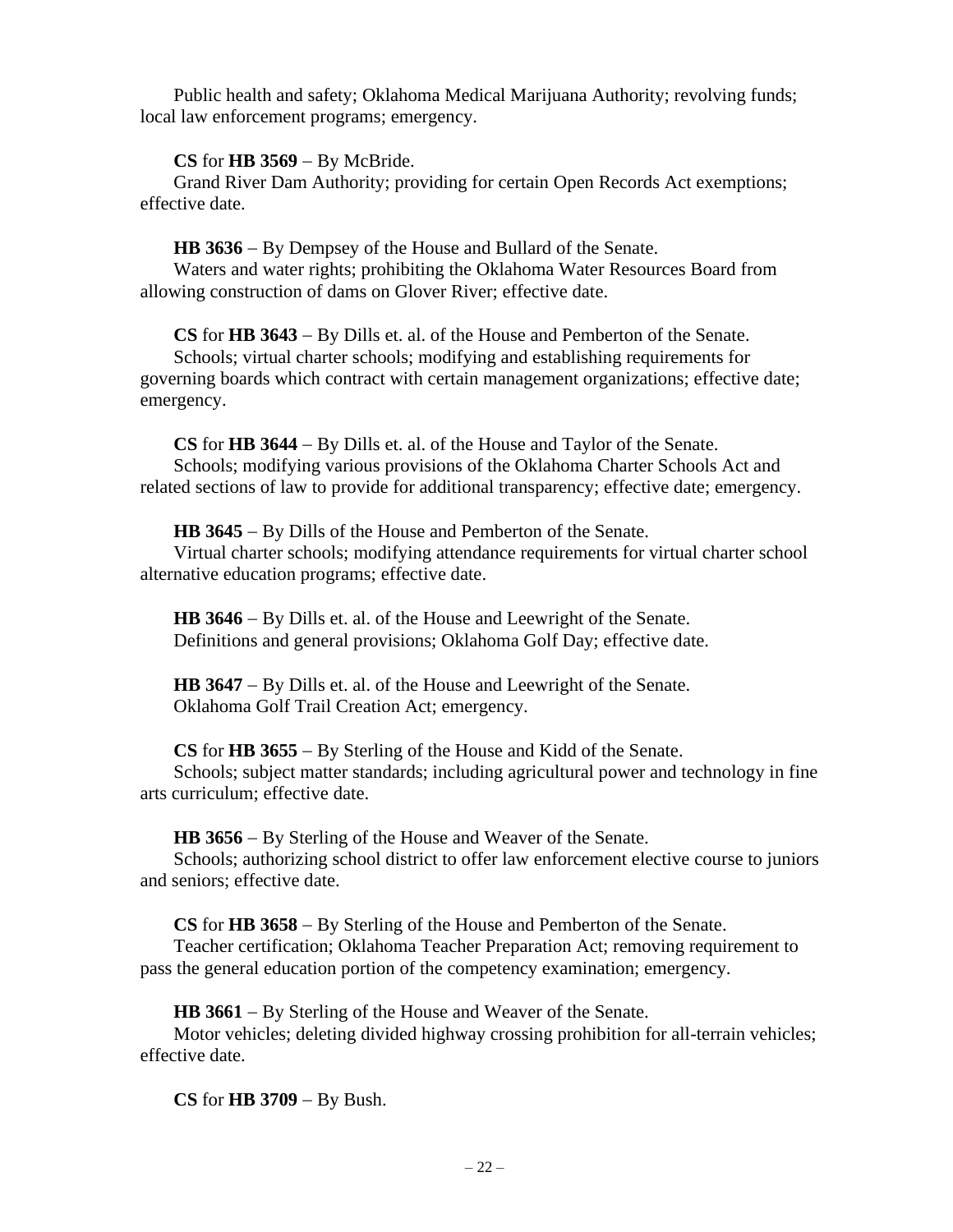Public retirement systems; Oklahoma Pension Legislation Actuarial Analysis Act; definition; Oklahoma Police Pension and Retirement System; Uniform Retirement System for Justices and Judges; Oklahoma Law Enforcement Retirement System; Oklahoma Public Employees Retirement System; military service credit; term; effective dates.

#### **HB 3730** − By West (Josh).

Alcoholic beverages; revolving fund; viticulture programs and research at universities and colleges; effective date.

**HB 3740** − By Bashore of the House and Montgomery of the Senate.

Transportation; modifying project costs that require engineering plans and specifications; effective date.

**HB 3822** − By Newton of the House and Murdock of the Senate.

Driver licenses; deleting certain special permit; allowing individuals of a certain age to make application for a farm permit; emergency.

**HB 3823** − By Newton of the House and Jech of the Senate.

Schools; vision screening; specifying that optometrists and ophthalmologists may perform screening; adding exemptions; effective date.

**CS** for **HB 3824** − By Newton of the House and Jech of the Senate.

Environment and natural resources; modifying certain responsibilities of Department of Environmental Quality; effective date.

#### **HB 3851** − By Boatman.

Children; termination of parental rights; statutory references; district attorney; effective date.

**HB 3867** − By Boatman of the House and Hall of the Senate. Psychiatric and chemical dependency service; exception; effective date.

**HB 3883** − By McCall. Mines and mining; modifying types of hearings required; effective date.

**CS** for **HB 3888** − By McCall of the House and Simpson of the Senate.

Teachers; requiring certain employment contracts for teachers employed by the Oklahoma School for the Deaf or Oklahoma School for the Blind; working hours; calculation for compensation; effective date; emergency.

**CS** for **HB 3897** − By Kannady. Workers' compensation; modifying various provision; effective date.

**HB 3898** − By Kannady. Liens; physician lien amount; effective date.

**HB 3899** − By Kannady. Workers' compensation; mental illness; first responders; effective date.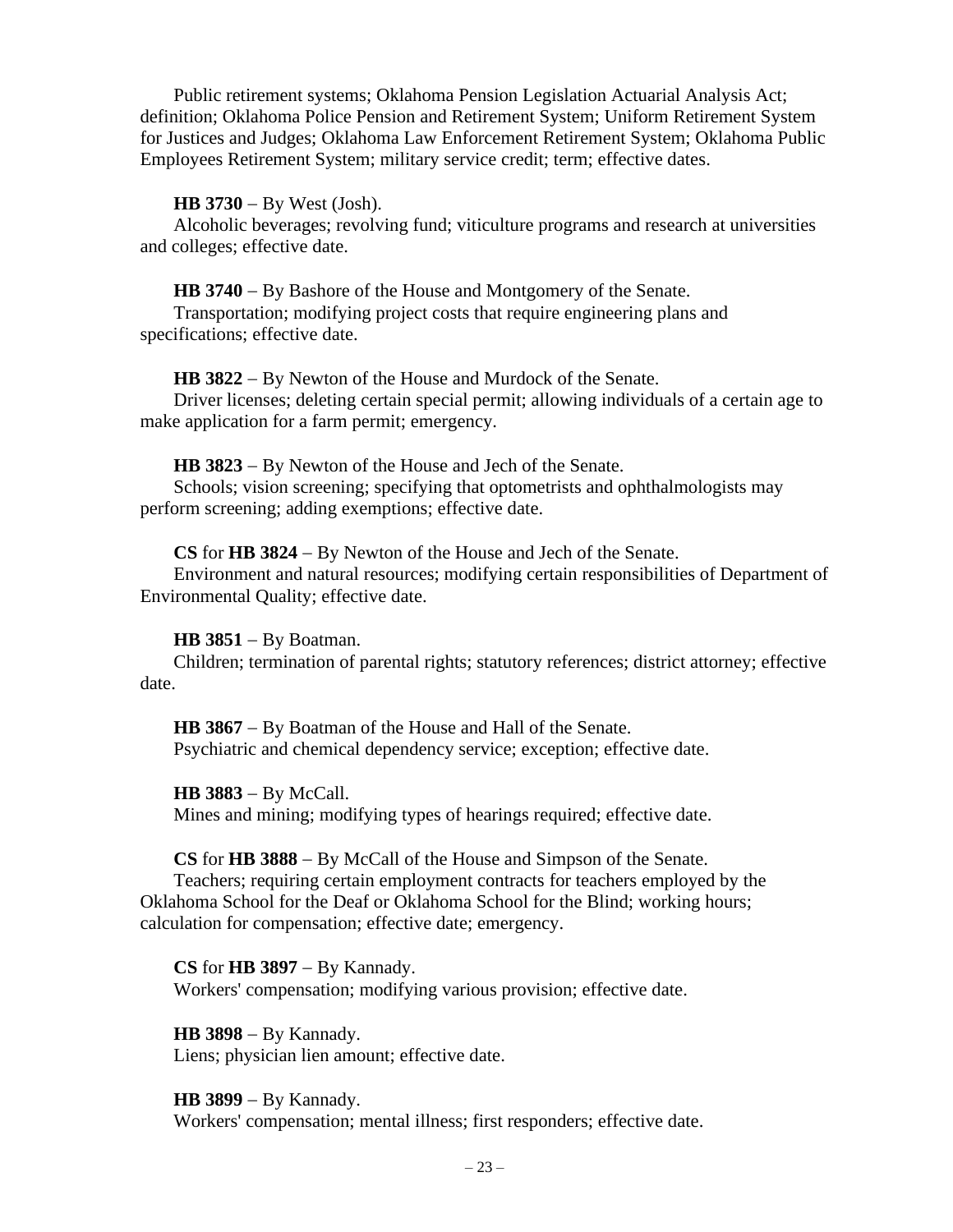**CS** for **HB 3900** − By Kannady.

Civil procedure; default judgment; effective date.

#### **CS** for **HB 3902** − By Kannady.

Militia; modifying and updating provisions of the Oklahoma Military Code; effective date.

#### **CS** for **HB 3906** − By Pfeiffer et. al.

County officers; sheriffs; district attorneys; chief law enforcement officer; effective date.

#### **CS** for **HB 3907** − By Kannady.

Seized or forfeited property; directing the Attorney General to establish and maintain case tracking system and public website for seized and forfeited property; effective date.

#### **HB 3965** − By Burns.

Commercial auction and consignment dealers; creating the Oklahoma Commercial Auction and Consignment Dealers Act; effective date.

#### **HB 3977** − By Bell.

Commission on Independence and Ability; creation; membership; purpose; reports; effective date.

#### **CS** for **HB 4008** − By Bashore et. al.

Motor vehicles; transferring certain duties from the Department of Public Safety to the Department of Transportation; effective date; emergency.

#### **CS** for **HB 4013** − By Conley.

Crimes and punishments; modifying definition of obscene material; effective date.

# **HB 4014** − By Conley et. al. of the House and Bergstrom of the Senate.

Public libraries; disclosure of records; permitting disclosure of certain records to parent or legal guardian; effective date.

**HB 4077** − By Wallace. Civil procedure; frivolous lawsuits; effective date.

**HB 4079** − By Wallace. Fees; jurors' fees; effective date.

**HB 4088** − By Wallace of the House and Thompson of the Senate. Turnpikes; Oklahoma Turnpike Authority; authorized projects; effective date.

#### **CS** for **HB 4138** − By May et. al.

Firearms; unlawful carry of firearms in certain places; scope of prohibitied act; exeption; concealed carry during State Fair; effective date.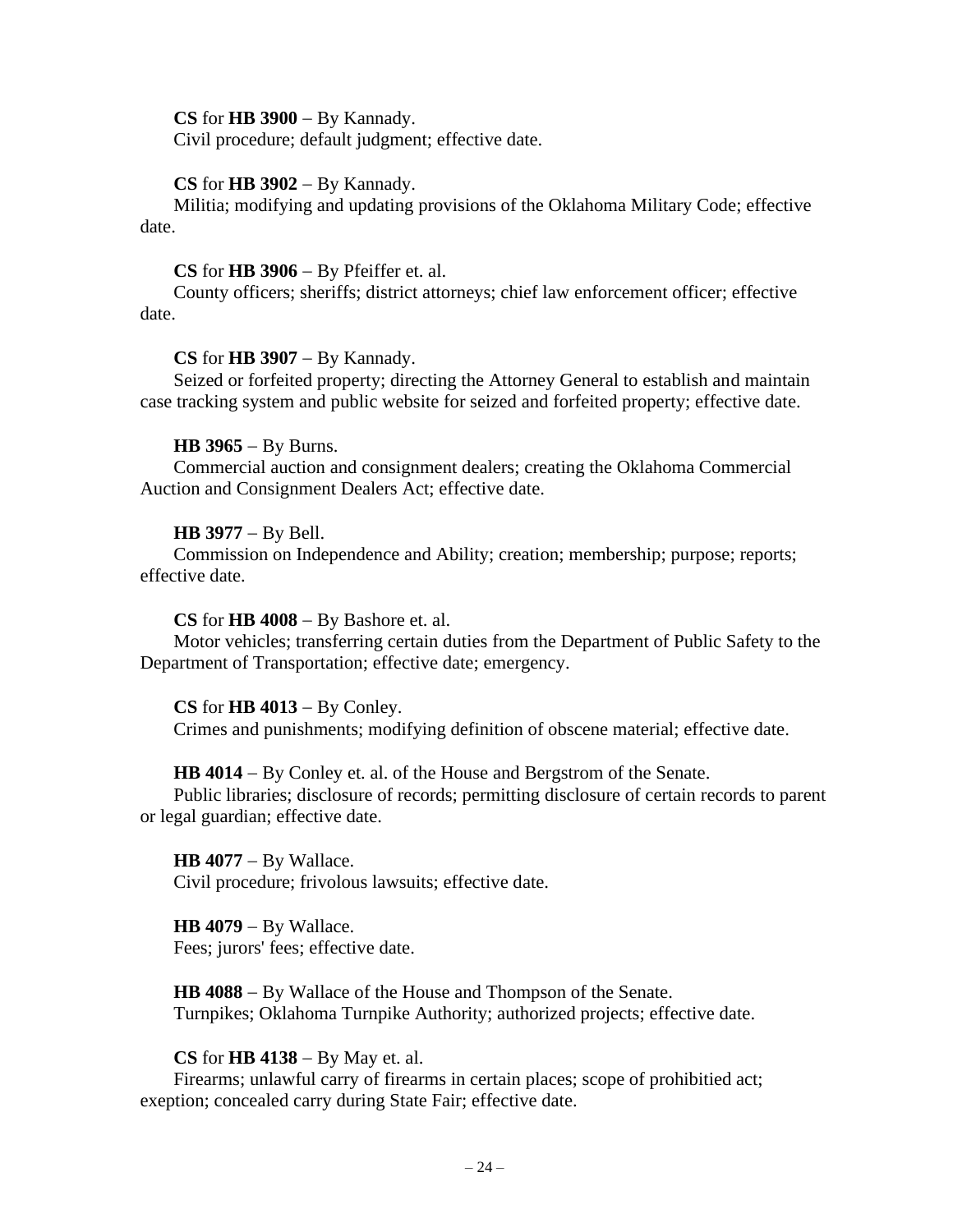**HB 4155** − By Goodwin.

Children; guardianship; information; signature; effective date.

#### **CS** for **HB 4162** − By Townley.

Tourism and Recreation Department; wildlife refuges; motor-driven vehicles; entity designation; authority; effective date.

#### **HB 4188** − By Boatman of the House and Stanley of the Senate.

State government; modifying various provisions of the State Travel Reimbursement Act; repealer; effective date.

#### **HB 4190** − By Echols.

Definitions and general provisions; holidays; authorizing personal holiday leave for state employees; effective date.

#### **HB 4194** − By Echols.

Criminal procedure; directing courts to assess patterns of abuse and present written findings for persons arrested for certain crimes; effective date.

#### **HB 4195** − By Echols et. al.

Higher education; concurrent enrollment; freshman; sophomore; tuition waiver; effective date.

#### **HB 4196** − By Echols et. al.

Higher education; Needed Oklahoma Workers Act; revolving fund; Oklahoma State Regents for Higher Education; engineering; teaching; nursing; students; effective date.

#### **HB 4230** − By Sneed.

Insurance; insurers; Insurance Commissioner; jurisdiction; delinquency proceedings; effective date.

**CS** for **HB 4279** − By Sneed. Insurance; insurers; unfair claim settlement practice; effective date.

## **CS** for **HB 4349** − By McCall.

Schools; boards of education; modifying size of school district for exemption from on certain relatives; emergency.

# **CS** for **HB 4351** − By Hill.

Consumer Credit Code; surcharges; effective date.

## **HB 4370** − By Ford.

Schools; meetings of school boards of education; requiring certain meetings to be accessible through a live video and audio stream; effective date.

**HB 4371** − By Ford of the House and Weaver of the Senate.

Workers' compensation; benefits; surviving spouses; public safety officers; effective date.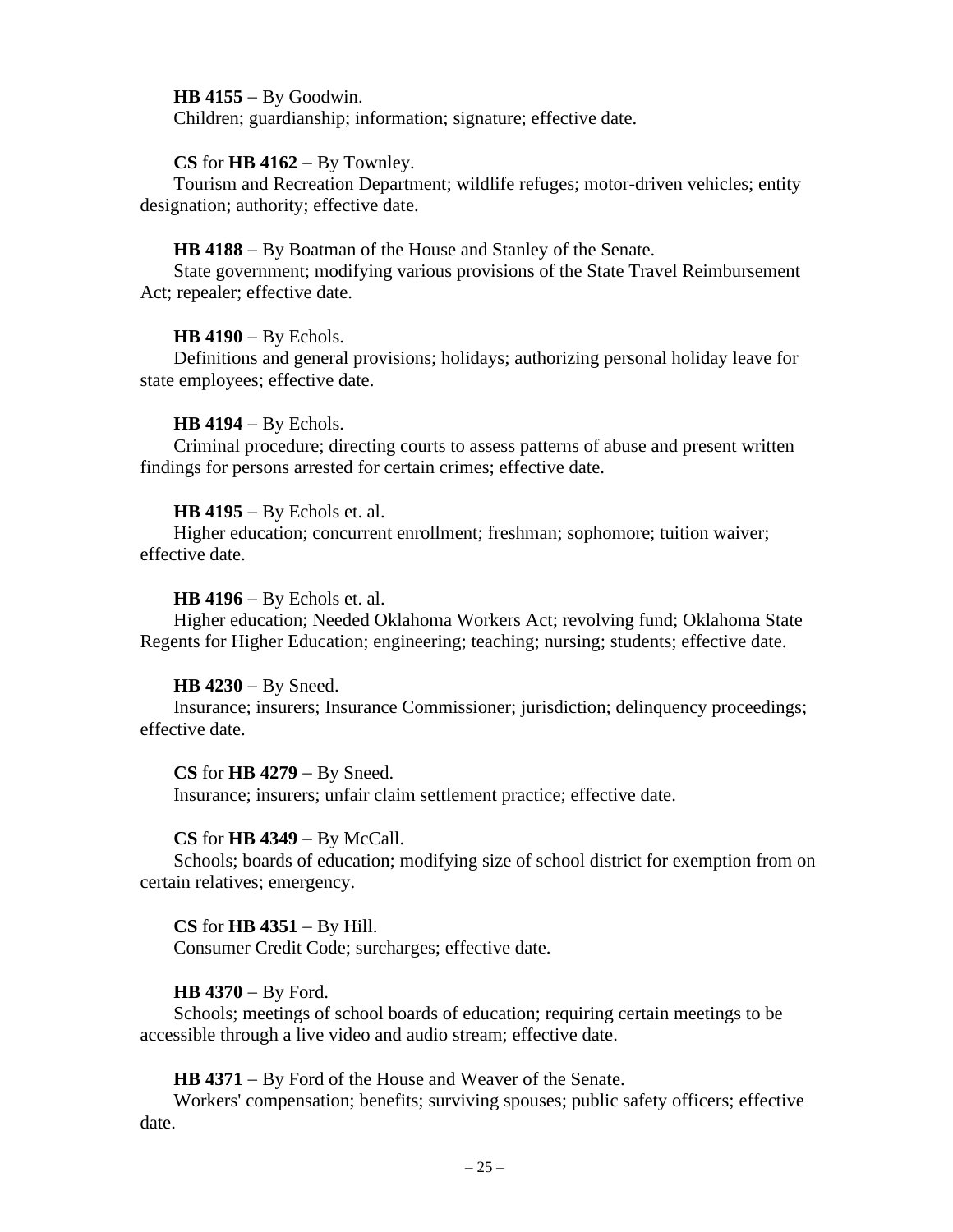**CS** for **HB 4376** − By Ford of the House and Weaver of the Senate. Crimes and punishments; making certain acts unlawful; effective date.

## **CS** for **HB 4390** − By Baker.

Teachers; Education Leadership Oklahoma Act; modifying micro-credential program for teachers; effective date.

# **HJR 1047** − By Manger et. al.

Oklahoma Constitution; ad valorem; senior fair cash value limit; income threshold; ballot title; filing.

# **CS** for **HJR 1057** − By Newton.

Oklahoma Constitution; emergency medical service districts; millage rate; ballot title; filing.

**SB 1** − By Hall et. al. of the Senate and Bush of the House.

Oklahoma Scrap Metal Dealers Act; renaming act; modifying content, prohibitions and requirements. Effective date.

**SB 7** − By Bergstrom of the Senate and Humphrey of the House.

Mental health; providing for assessment via telemedicine under certain circumstances. Effective date.

**SB 12** − By Standridge of the Senate and Kannady of the House. Uniform Controlled Dangerous Substances Act; modifying inclusions. Effective date.

**SB 25** − By Daniels et. al. of the Senate and Kannady of the House. Sentencing proceedings; modifying eligibility requirements for jury resentencing. Effective date.

**SB 29** − By Bergstrom of the Senate and Hardin (David) of the House.

Forcible entry and detainer; specifying restoration of physical possession to plaintiff. Effective date.

**SB 41** − By McCortney of the Senate and Johns of the House.

State employee payroll deductions; modifying type of service company and minimum number of employees eligible for premium payments. Effective date.

**SB 43** − By Hall of the Senate and Humphrey of the House. Commercial driver education training; modifying certain terms and fee. Effective date.

**SB 47** − By Coleman of the Senate and Pfeiffer of the House.

District attorneys; modifying requirements for destruction of certain records. Effective date.

**SB 67** − By Simpson of the Senate and McCall et. al. of the House.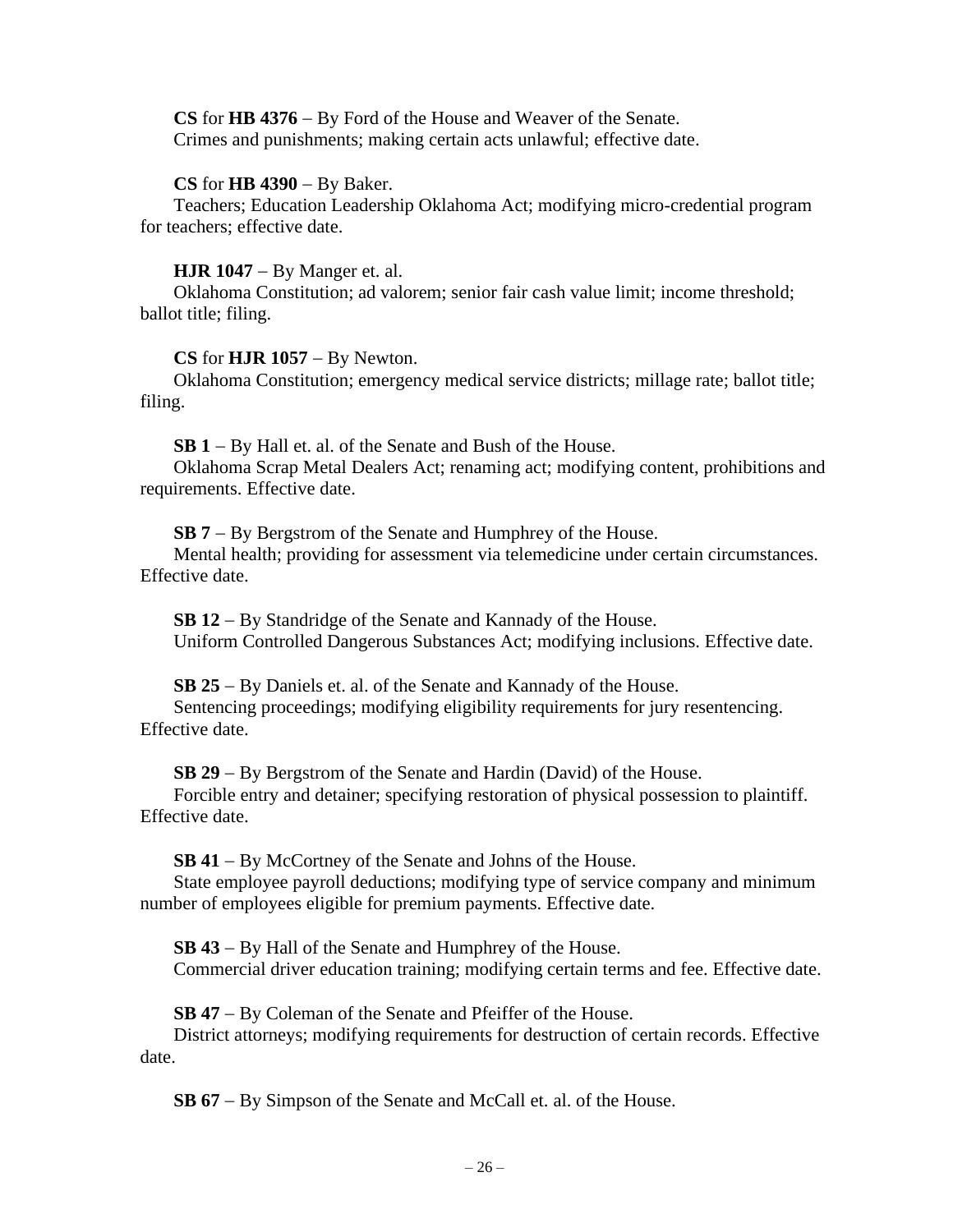Teacher certification; allowing exceptions to required certification examinations for candidates who are deaf. Effective date. Emergency.

**SB 83** − By Hall of the Senate and Kannady of the House. Oklahoma Fuel Alcohol Act; repealer. Effective date.

**CS** for **SB 92** − By McCortney et. al. of the Senate and McEntire of the House. Insurance; expanding actions constituting unfair claims settlement practices. Effective date.

**SB 119** − By Allen et. al. of the Senate and Russ of the House. State capitol and capitol buildings; establishing requirements for the use of capitol property. Effective date.

**CS** for **SB 144** − By Standridge et. al. of the Senate and Frix et. al. of the House. Motor vehicles; creating special license plates. Effective date.

**SB 146** − By Thompson of the Senate and Wallace of the House. Commissioners of the Land Office; allowing selection of one or more custodial banks. Effective date. Emergency.

**SB 149** − By Rogers of the Senate and Miller of the House.

Safe sleep; removing certain duty of State Board of Health; requiring retailers to comply with certain requirements. Effective date.

**SB 169** − By Coleman of the Senate and Luttrell of the House.

Special license plates; authorizing Tax Commission to enter into certain licensing agreements. Effective date.

**SB 170** − By Howard of the Senate and Kannady of the House.

Judicial authorization for anatomical gift; authorizing court to order procurement of anatomical gifts under certain circumstances. Effective date.

**SB 179** − By Stanley of the Senate and Bush of the House.

Behavior analysts; modifying and deleting certain licensing requirements; updating standards; providing for limited practice of supervisees. Effective date.

**SB 213** − By Howard et. al. of the Senate and Dempsey of the House. [Sales tax; sales tax exemption for certain forestry equipment. Effective date.]

**SB 239** − By Pemberton of the Senate and Hasenbeck et. al. of the House.

Charter schools; providing process for State Board of Education to hear charter school sponsorship appeals. Effective date. Emergency.

**SB 241** − By Thompson et. al. of the Senate and Kannady et. al. of the House. Uniform Controlled Dangerous Substances Act; modifying required documentation. Effective date.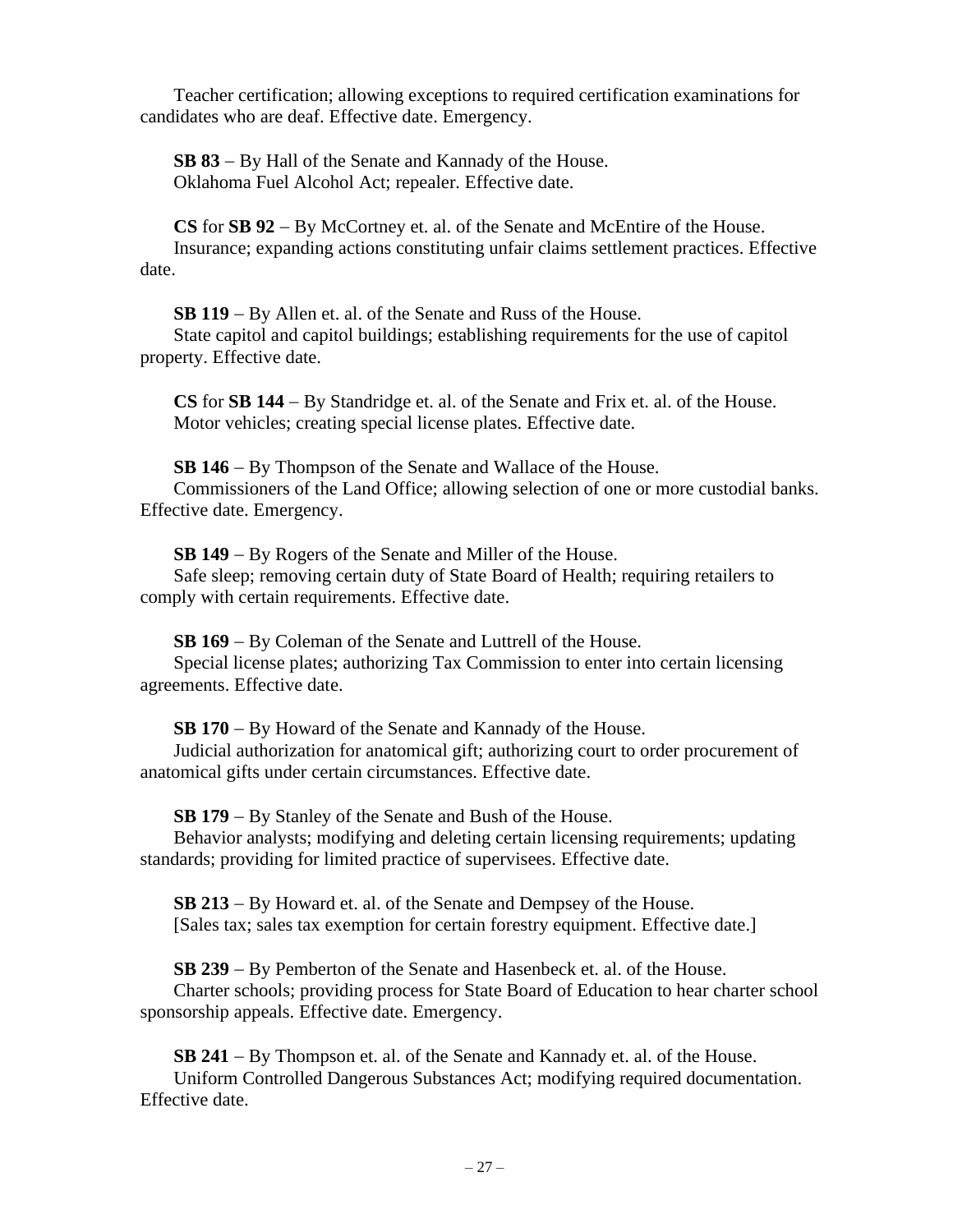**SB 253** − By Rader et. al. of the Senate and CrosswhiteHader of the House.

Candidate filing for elective office; adding information to be included on declaration of candidacy form. Effective date.

**SB 256** − By Thompson of the Senate and Wallace of the House.

Bank privilege tax; modifying time period during which certain credit may be claimed. Effective date.

**SB 269** − By Coleman et. al. of the Senate and Strom of the House. Alcoholic beverages; authorizing certain social media exchanges. Effective date.

**SB 293** − By Simpson of the Senate and McEntire of the House.

Recovery of Medicaid payments; repealing provisions relating to recovery of Medicaid payments by Oklahoma Health Care Authority. Effective date.

**SB 299** − By Bergstrom of the Senate and Lepak of the House.

[Public buildings and public works; specifying authority to enter cooperative purchasing agreements. Emergency.]

**SB 324** − By Daniels of the Senate and Echols of the House.

Workers' compensation; modifying certain definition; clarifying applicability of Administrative Workers' Compensation Act; clarifying exception to exclusive remedy. Effective date.

**SB 354** − By Bergstrom of the Senate and Davis of the House.

Out-of-state transport of dead bodies; authorizing transport in counties with shared boundaries. Effective date. Emergency.

**SB 366** − By David of the Senate and Kannady of the House.

Impaired driving; modifying inclusions; disallowing certain revocations. Effective date.

**SB 394** − By Coleman et. al. of the Senate and Talley of the House.

Temporary Assistance for Needy Families (TANF) program; modifying minimum requirements; increasing amount of certain excluded equity allowance. Emergency.

**SB 409** − By Bergstrom of the Senate and Fetgatter of the House.

Sales and use tax; modifying time period of exemption for certain computer and telecommunications equipment purchase. Effective date.

**SB 411** − By Bergstrom of the Senate and Fetgatter of the House.

Sales tax exemption; deleting manufacturer exemption for certain construction materials. Effective date.

**SB 418** − By Daniels of the Senate and Martinez of the House.

[Notice of Opportunity to Repair Act; modifying consequence of inclusion of certain provisions in construction contracts. Effective date.]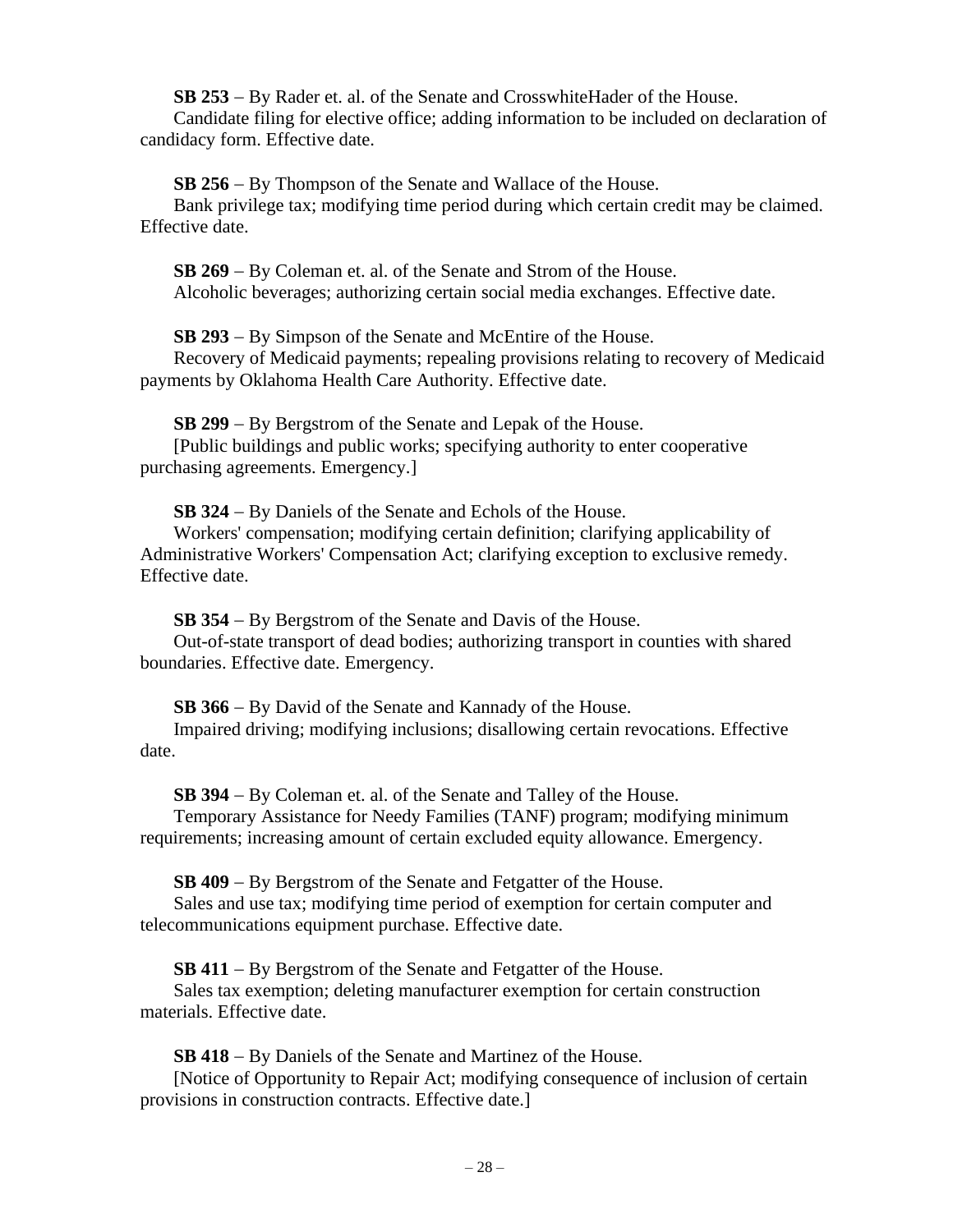**SB 429** − By Thompson of the Senate and Hilbert of the House.

Public finance; modifying certain duties of the Chief Information Officer. Effective date.

**SB 441** − By Dahm et. al. of the Senate and Steagall of the House.

Motor vehicles; prohibiting contracting for use of photo monitoring devices. Effective date.

**SB 445** − By Paxton of the Senate and Hardin (David) of the House.

[Medical marijuana; providing cumulative penalties for certain offenses. Effective date.]

**SB 457** − By Dahm et. al. of the Senate and ODonnell of the House.

[Oklahoma Open Records Act; requiring disclosure of recordings from certain law enforcement equipment. Emergency.]

**SB 458** − By Daniels of the Senate and Kannady of the House. [Governmental Tort Claims Act; establishing certain exemption from liability. Effective date.]

**SB 459** − By Paxton of the Senate and Burns of the House.

Workplace drug and alcohol procedures; adding certain volunteers; modifying safetysensitive positions. Effective date.

**SB 462** − By Taylor et. al. of the Senate and Frix of the House. Insurance; creating the Oklahoma Right to Shop Act; authorizing insurance carriers to create certain incentive programs. Effective date.

**SB 488** − By Paxton of the Senate and Sims of the House.

State government; creating the Office of Homeland Security within the Oklahoma Department of Emergency Management. Effective date.

**SB 498** − By Thompson et. al. of the Senate and Fetgatter of the House. [Ad valorem tax exemption; providing waiver of payroll requirement. Emergency.]

**SB 503** − By Dahm et. al. of the Senate and Martinez of the House.

Schools; requiring certain subject matter standards and assessment include certain historical documents. Effective date. Emergency.

**CS** for **SB 522** − By Taylor of the Senate and Echols of the House.

Medical marijuana; requiring Oklahoma Medical Marijuana Authority to contract with third-party vendor to provide certain services. Effective date.

**SB 523** − By Paxton et. al. of the Senate and Lepak of the House.

Elections; prohibiting alteration or amendment of election procedures under certain circumstances. Effective date.

**CS** for **SB 524** − By Quinn of the Senate and Sneed of the House.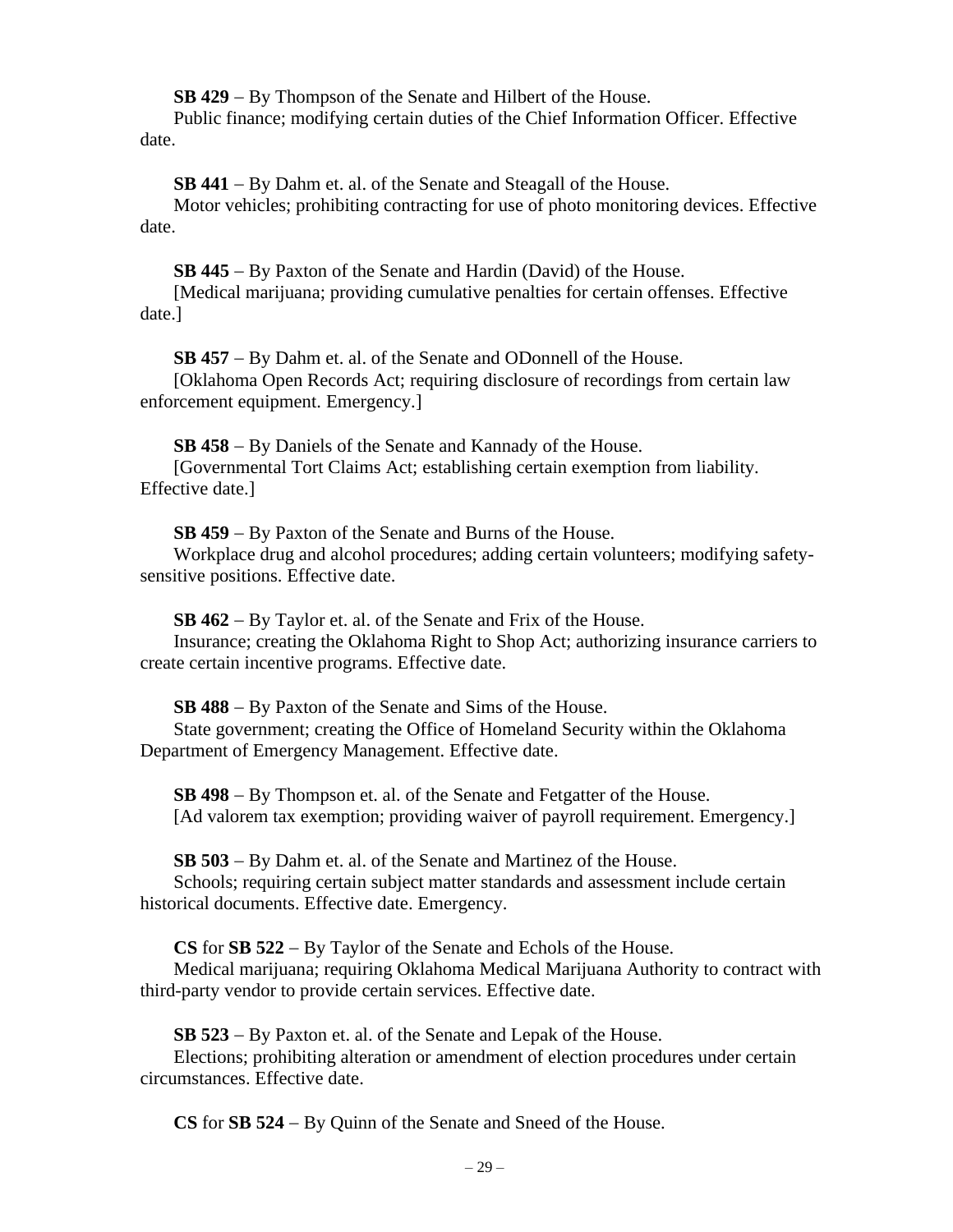Workers' compensation insurance; directing Insurance Commissioner to develop assigned risk plan providing workers' compensation insurance; repealing CompSource Mutual Insurance Company Act. Effective date.

**SB 531** − By Bergstrom et. al. of the Senate and Frix of the House. Motor vehicles; exempting certain vehicles. Emergency.

**SB 547** − By Howard of the Senate and Hasenbeck of the House. Commercial pet breeders; repealing annual pet breeder facility report. Emergency.

**SB 560** − By Dahm et. al. of the Senate and West (Rick) of the House. Self-defense; prohibiting certain prosecution for offense. Effective date.

**SB 561** − By Montgomery of the Senate and Pae et. al. of the House. Oklahoma Vehicle License and Registration Act; combining registration periods when standard and special plates are issued. Effective date.

**SB 564** − By Hall of the Senate and Mize et. al. of the House. County and county officers; providing criteria for the dispersion of rewards by board of county commissioners. Effective date.

**SB 567** − By Newhouse et. al. of the Senate and Davis of the House. State government; providing for assistance for funeral expenses for certain persons. Effective date.

**SB 569** − By Newhouse of the Senate and Kannady et. al. of the House. County clerks; permitting certified copies to be made in accordance with the Uniform Real Property Electronic Recording Act; allowing fee for certified records. Effective date.

**SB 570** − By Newhouse of the Senate and Steagall of the House.

Public finance; state agency information systems; making certain provisions inapplicable to the Oklahoma Military Department. Effective date. Emergency.

**SB 572** − By Dahm et. al. of the Senate and Steagall et. al. of the House.

Immigration and customs laws; Attorney General enforcement of federal immigration and customs laws; requiring Attorney General to make certain determination upon request. Effective date.

**SB 573** − By Montgomery of the Senate and Martinez of the House.

Cities and towns; creating the Oklahoma Electrical Access and Resiliency Task Force; requiring task force to make recommendations for energy use. Effective date. Emergency.

**CS** for **SB 605** − By Standridge of the Senate and Echols et. al. of the House. Controlled dangerous substances; providing certain liability protections for prescription and dispensation of opioid drugs. Effective date.

**SB 612** − By Dahm et. al. of the Senate and Olsen et. al. of the House.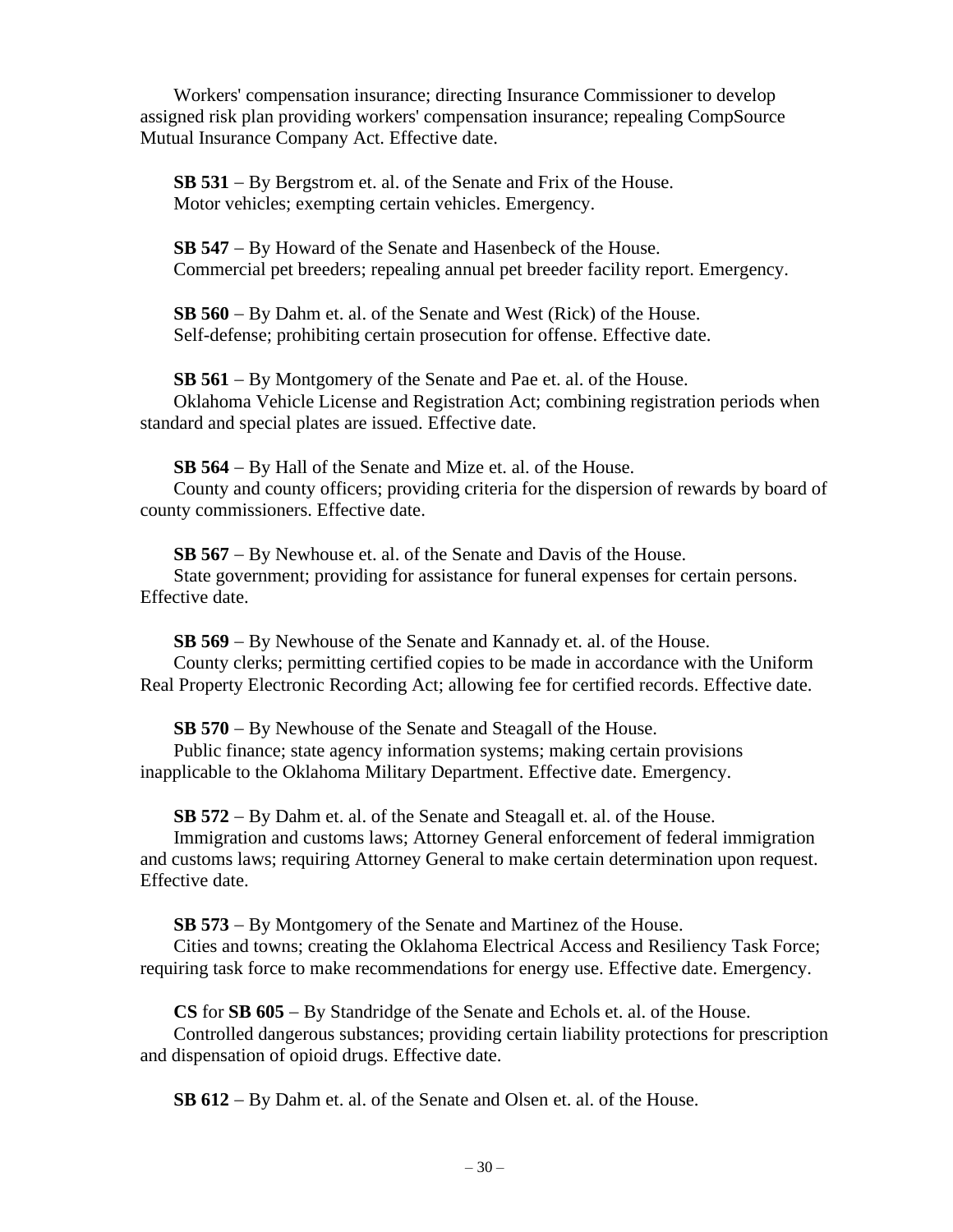Abortion; prohibiting performance of or attempt to perform abortion except under certain condition; providing penalties and affirmative defense. Effective date.

**CS** for **SB 617** − By Allen of the Senate and Frix of the House.

Motor vehicles; consolidating certain Corporation Commission and Department of Public Safety powers. Effective date. Emergency.

**CS** for **SB 627** − By Bullard of the Senate and Williams et. al. of the House. State government; prohibiting certain entities from conducting mandatory gender or sexual diversity training or counseling. Effective date.

**CS** for **SB 634** − By Daniels et. al. of the Senate and ODonnell et. al. of the House. School employee payroll deductions; requiring authorization for certain dues and political contributions. Effective date. Emergency.

**CS** for **SB 635** − By Murdock et. al. of the Senate and McCall of the House. Commissioners of the Land Office; requiring appointment of Secretary to be subject to advice and consent of Senate. Effective date. Emergency.

**SB 653** − By Newhouse et. al. of the Senate and Ford of the House. Jurors; disqualifying certain persons from jury service. Effective date.

**SB 688** − By Bullard of the Senate and Humphrey of the House. Law enforcement education; requiring certain background check. Effective date.

**SB 690** − By Pugh of the Senate and Hasenbeck of the House.

Telemedicine; broadening types of allowed licenses for establishment of physicianpatient relationship. Effective date.

**SB 691** − By Allen of the Senate and Frix of the House.

Motor vehicles; prohibiting issuance of conflicting bond schedule. Effective date. Emergency.

**SB 697** − By Standridge of the Senate and McEntire of the House.

Prescription drugs; requiring wholesale drug distributors to provide for return of certain outdated prescription drugs; requiring prompt full credit to purchaser. Effective date.

**CS** for **SB 714** − By Jech of the Senate and Newton et. al. of the House.

Elections; modifying procedures for request and return of absentee ballots. Effective date. Emergency.

**CS** for **SB 715** − By Jech of the Senate and Newton of the House.

Elections; modifying prohibited activities at polling place or voting site; modifying elements of certain misdemeanor offense. Effective date.

**SB 717** − By Standridge of the Senate and Frix of the House.

[Oklahoma Vehicle License and Registration Act; authorizing single registration period for physically disabled license plate. Effective date.]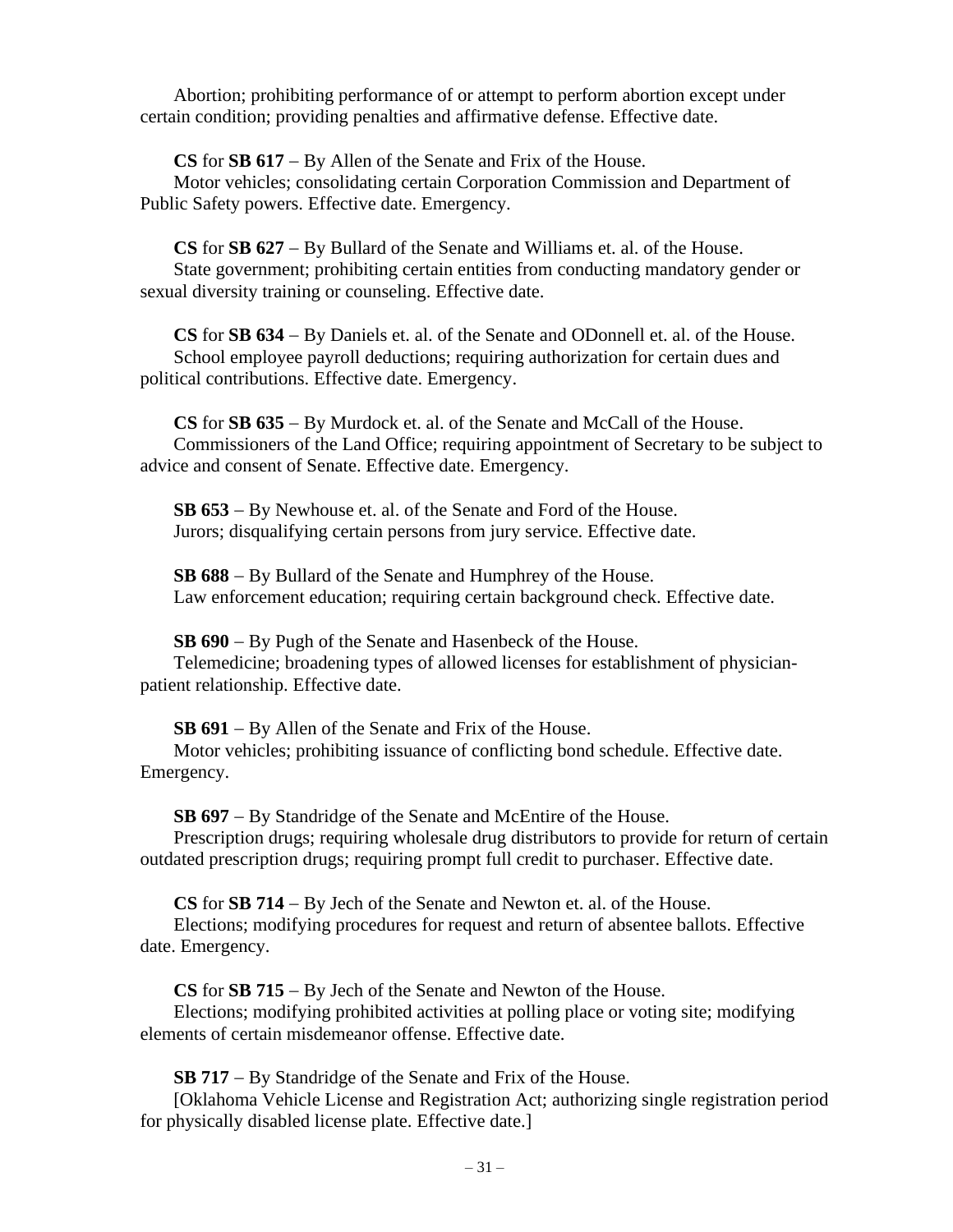**SB 721** − By Hicks et. al. of the Senate and McEntire of the House.

Prescription drugs; creating the Access to Lifesaving Medicines Act; prohibiting insurers and pharmacy benefit managers from imposing certain cost on insured. Effective date.

**CS** for **SB 724** − By Dahm of the Senate and Gann of the House.

Physician Advisory Committee; removing authority to establish parameters for certain maintenance or treatment. Effective date.

**CS** for **SB 730** − By Dahm et. al. of the Senate and Steagall et. al. of the House. Firearms; removing certain prohibition related to transporting or storing firearms. Effective date.

**SB 732** − By Dahm et. al. of the Senate and Olsen et. al. of the House. Firearms regulation; clarifying right to bring certain action. Effective date.

**SB 751** − By Dahm of the Senate and Gann of the House. Public finance; repealing section relating to State Government Technology Applications Review Board. Effective date.

**SB 752** − By Rader of the Senate and McBride of the House.

Oklahoma Secure and Fair Enforcement for Mortgage Licensing Act; making certain charitable entities exempt under certain federal provisions. Effective date.

**CS** for **SB 772** − By Murdock of the Senate and Dempsey et. al. of the House. Hunting; permits to control nuisance wildlife; written permission; headlighting; prohibiting nuisance control at night for persons convicted within certain period of time. Effective date.

**SB 773** − By Murdock et. al. of the Senate and Dempsey et. al. of the House. Nuisance wildlife; authorizing certain persons to hunt or kill prairie dogs without a permit. Effective date.

**CS** for **SB 774** − By Murdock et. al. of the Senate and McDugle of the House. Game and fish; requiring license, permit or stamp to hunt or fish; establishing licenses by rule. Effective date.

**CS** for **SB 776** − By Murdock et. al. of the Senate and Newton of the House.

[Game and fish; modifying authority of the Wildlife Conservation Commission relating to the acquisition of certain property. Effective date.]

**SB 781** − By Bullard et. al. of the Senate and Roberts (Sean) et. al. of the House. Immigration; providing exemption to certain duty upon proof of citizenship. Effective date.

**SB 784** − By Bullard of the Senate and West (Kevin) of the House. Law enforcement training; modifying allowable programs. Effective date.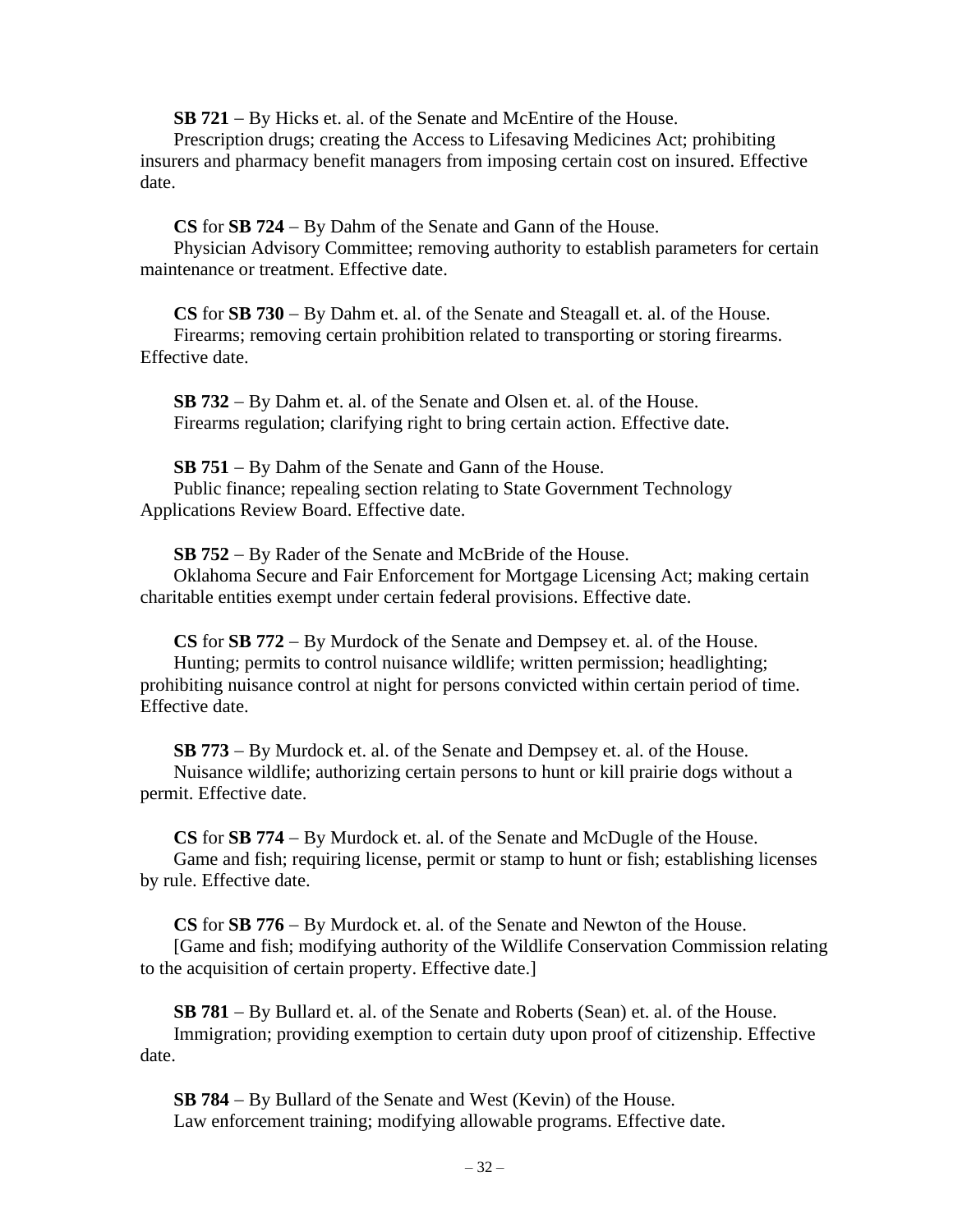**SB 793** − By Weaver of the Senate and Roe of the House. Medical care providers; modifying definition. Effective date.

**CS** for **SB 804** − By Leewright of the Senate and Newton of the House. State parks; prohibiting occupying a reserved campsite; prohibiting entering a state park where an entry fee is required; establishing an annual state park pass. Emergency.

**SB 806** − By Weaver of the Senate and Worthen of the House.

[Crime and punishment; creating the Oklahoma Citizens' Protection Act; removing certain qualifying element of offense; modifying penalty. Effective date.]

**CS** for **SB 815** − By Bullard et. al. of the Senate and McCall et. al. of the House. County and municipal buildings; providing for display of national motto. Effective date.

**CS** for **SB 826** − By Howard of the Senate and ODonnell of the House.

[Firefighter retirement; modifying methods of payment for deferred option plans; specifying certain distributions be subject to certain law; providing only one distribution be made per calendar year. Effective date. Emergency.]

**SB 834** − By Weaver et. al. of the Senate and Ford of the House.

Cities and towns; authorizing cities and towns to paint blue lines and post signage in support of law enforcement. Effective date.

**SB 854** − By Dahm et. al. of the Senate and CrosswhiteHader of the House.

[Home food processing; creating the Home Food Processing Act; adding places where certain food may be sold. Effective date.]

**SB 866** − By Leewright of the Senate and West (Kevin) of the House.

Public buildings and public works; authorizing architects and engineers to issue solicitations under certain circumstances; providing exception on projects undertaken by the Oklahoma Tourism and Recreation Department. Emergency.

**CS** for **SB 888** − By Standridge of the Senate and Marti of the House.

Controlled dangerous substances; providing for registration and regulation of pain management clinics; prohibiting dispensation of controlled dangers substances at pain management clinics. Effective date.

**CS** for **SB 900** − By Leewright of the Senate and Boatman of the House.

[Income tax; credits; equity investments; Department of Commerce. Effective date. Emergency.]

**SB 903** − By Leewright of the Senate and Echols of the House.

Oklahoma Tourism Development Act; modifying term of certain agreement; increasing term of agreement for certain businesses on certain date. Effective date.

**SB 924** − By Treat of the Senate and Boatman of the House.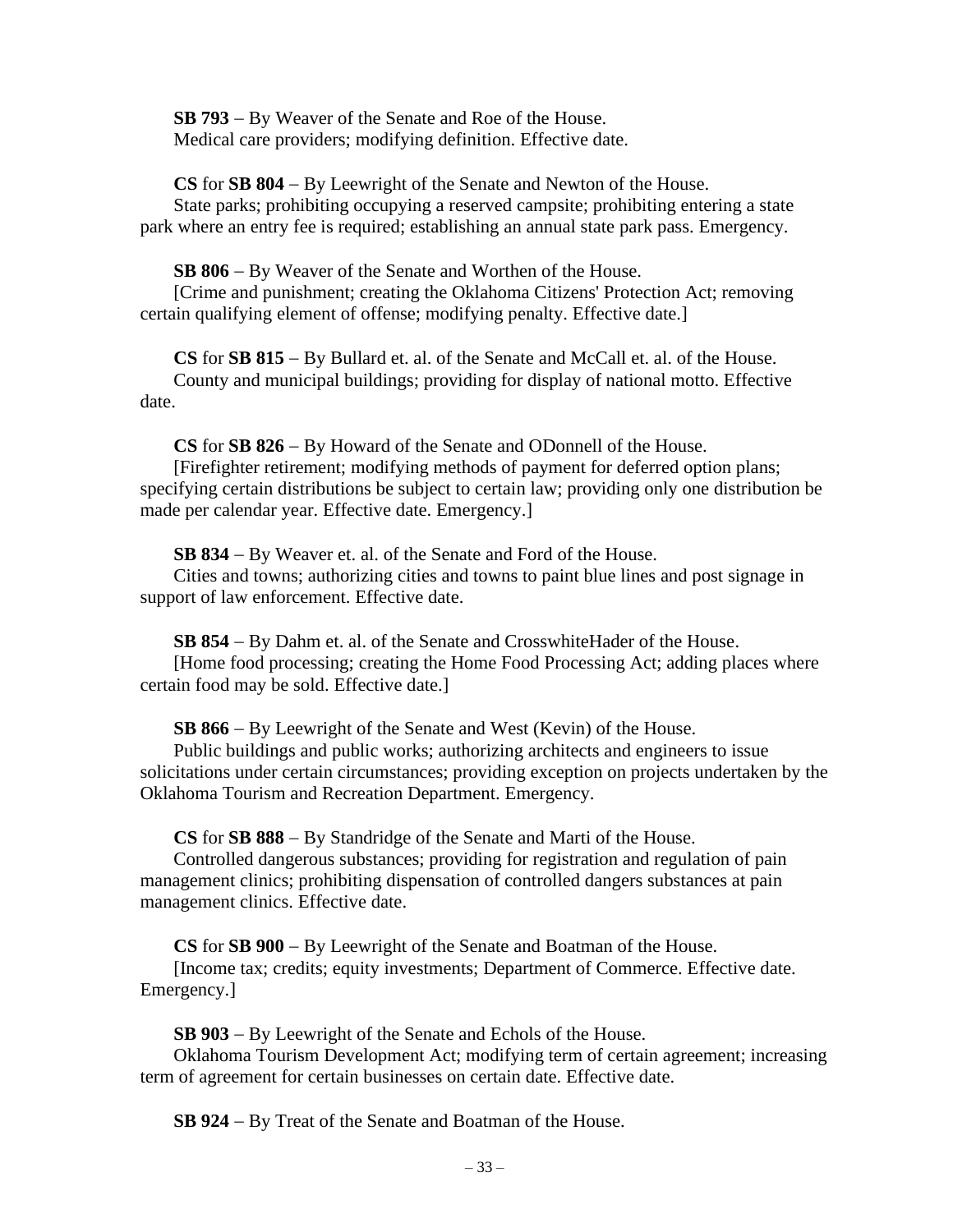State data; authorizing the sharing of data between state agencies. Effective date.

**SB 940** − By Treat of the Senate and McCall of the House. [Legislative Office of Fiscal Transparency; archiving information. Emergency.]

**SB 941** − By Jett of the Senate and Steagall of the House.

Income tax; expanding certain credit for aerospace employees to include space industries. Effective date.

**SB 946** − By Daniels et. al. of the Senate and ODonnell of the House. Oklahoma Open Meeting Act; adding Judicial Nominating Commission to definition of public body. Emergency.

**SB 951** − By Daniels of the Senate and Kannady of the House. Court fines and costs; modifying requirements and procedures for payment of court costs, fees and fines. Effective date.

**SB 957** − By Howard of the Senate and Kannady et. al. of the House. Judiciary; modifying procedures for assignment of substitute Justices or Judges. Effective date.

**SB 963** − By Weaver of the Senate and Kannady of the House. Security of Communications Act; modifying definition of judge of competent jurisdiction. Effective date.

**SB 968** − By Haste et. al. of the Senate and Dills of the House.

Oklahoma Open Records Act; prohibiting disclosure of certain audio or video recordings. Effective date.

**SB 970** − By Floyd of the Senate and Townley of the House.

Oklahoma Open Records Act; requiring confidentiality of certain information. Effective date.

**SB 1029** − By Treat et. al. of the Senate and McCall of the House. Guardianship; authorizing court to issue certain findings of fact. Effective date.

**SB 1032** − By Treat of the Senate and McCall of the House. Oklahoma Open Meeting Act; requiring live stream of certain meetings; reinstating certain alternative procedures in emergency circumstances. Emergency.

# **CONFERENCE COMMITTEE REPORTS SUBMITTED**

**CCR** for **HB 2779** − By Pfeiffer of the House and Leewright of the Senate. Rural electric cooperative easements; defining terms; providing for use of certain easements for broadband service; effective date.